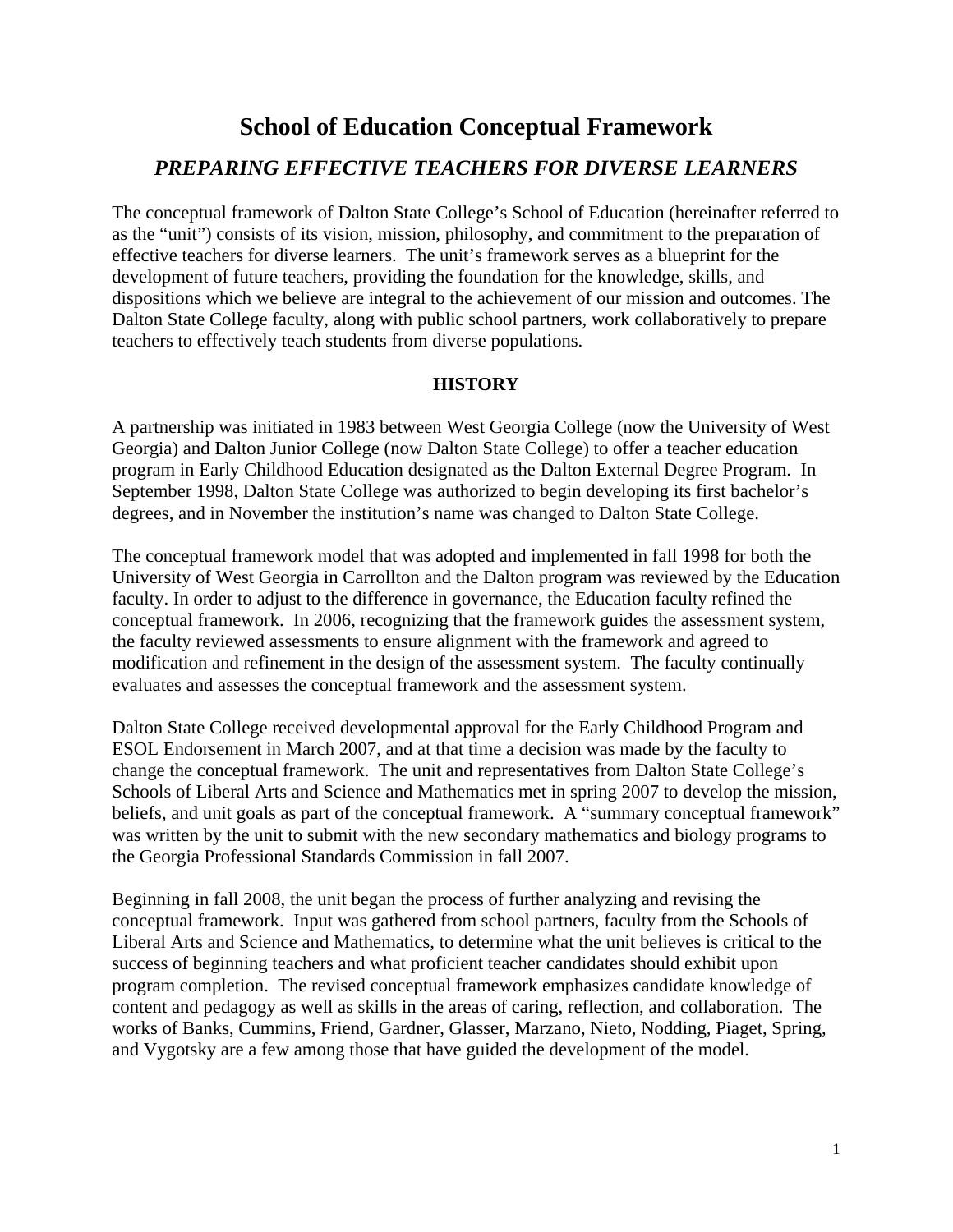#### **SCHOOL OF EDUCATION VISION**

The unit's vision is to become a 21st-century regional teacher education preparation program of choice. We firmly believe that our teacher candidates, as they enter the classroom, will have the self-efficacy to appropriately apply their professional content and pedagogical knowledge in a variety of teaching contexts (Gorrell & Capron, 1990). The unit will accomplish this vision by closely working with our public school partners. Through sharing in the preparation of teacher candidates, we will produce teachers who are ready to enter the teaching field demonstrating competence, collaboration, caring, and reflection (each concept will be defined within the Conceptual framework) to build effective classrooms environments to support all learners (Costa & Kallick, 2000; Eisner, 2005; Gardner; 1985; Lezotte, 1997; Stiggins, 1997).

#### **MISSION STATEMENTS**

#### *Dalton State College's Mission*

The mission of Dalton State College consists of the following core commitments:

- 1. selection, support, and development of a talented, caring faculty and staff dedicated to scholarship and creating an open, cooperative, technologically enhanced learning environment; excellence in a learning environment dedicated to serving a diverse student body, promoting high levels of student achievement, and
- 2. providing a range of educational and student life opportunities and appropriate academic support services;
- 3. public service through continuing education, economic development, and cultural activities that address the needs and improve the quality of life of the region;
- 4. continuous improvement in all aspects of its operations through the use of inclusive, participatory planning and meaningful assessment.

In fulfilling its mission, Dalton State College seeks to prepare and inspire its students to be active members within their profession and communities. As Dalton State College looks to the future and its place in a competitive, global society, it seeks to build upon its strengths as one of the most academically respected, student-oriented, and community-centered institutions of its kind. (From Dalton State College 2008-2009 *Undergraduate Catalog*, p. 9)

#### *Unit's Mission*

The unit's mission is to prepare future educators who will challenge a new generation of students to reach their highest potential, acquire a love for learning, and become productive citizens in a  $21<sup>st</sup>$  century democracy. Through exemplary teaching, service, and scholarship, the unit is committed to preparing educators for a diverse community of learners.

#### **SCHOOL OF EDUCATION PHILOSOPHY, PURPOSES, AND GOALS/OUTCOMES**

The unit's philosophy is built on the fundamental belief that all school-aged students can learn. This belief incorporates the idea that these learners are unique and capable students who reach success in a safe learning environment where the instructional focus is on building learning communities. These learning communities reflect collaborative and experiential inquiry with students, parents, colleagues, administrators, and community members. The unit is guided by this fundamental belief which integrates the knowledge of best practices for preparing teacher candidates, focusing on state and national standards. To this end, the unit's faculty developed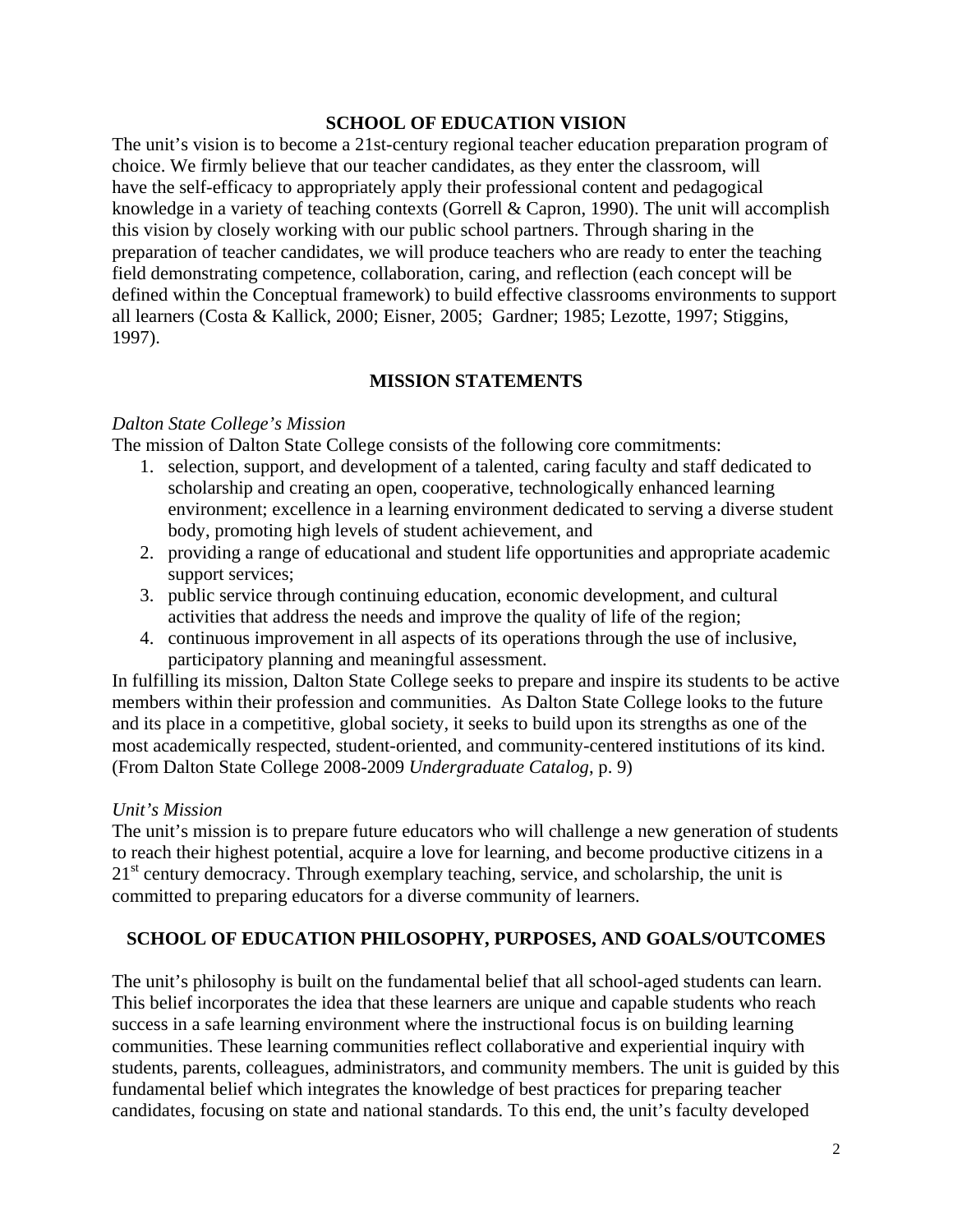four goals/outcomes for the professional programs in the unit. These goals are expressed as professional outcomes: *competent, collaborative, caring, and reflective*. Teacher candidates must exhibit these outcomes upon program completion and are assessed throughout the program on the unit's assessment instruments.

The unit's teaching philosophy aligns with constructivist learning theory. Jonassen (1994) proposed seven tenets of constructivist learning environments that best describe the unit's understanding:

- represent the natural complexity of the real world
- focus on knowledge construction, not reproduction
- present authentic tasks, contextualizing, rather than abstracting instruction
- provide real-world, case-based learning environments, rather than predetermined instructional sequence
- foster reflective practice
- enable context and content-dependent knowledge construction
- support collaborative construction of knowledge. through social negotiation, not competition among learners for recognition. (p. 35)

The unit recognizes the complexity of constructivist theory. We use and integrate cognitive and social branches of constructivist learning theory in order to best meet the diverse learning styles of our teacher candidates. A brief overview of the unit's understanding of cognitive and social constructivism is provided.

Based on the work of Piaget (1952), cognitive constructivism focuses on the individual learners' need and not the learner in a social context (Oxford, 1997). Piaget's work centered on the processes of the individual's understanding: "we must study its {knowledge} formation rather than examining only the end product" (Kamii & Ewings, 1996, p. 260). On the other hand, social constructivism brings together the work of Piaget with that of Bruner and Vygotsky. Social constructivism views each learner as a unique individual with diverse needs and backgrounds that are shaped by the social context of the learning situation ( Bruner, 1997; Phillips,1995: Wertsch, 1997; Wood, 1998).

Based in the unit's philosophy, unit's faculty developed four professional outcomes for the professional programs: **competent, collaborative, caring, and reflective**. The four outcomes are what we believe our candidates must demonstrate upon program completing and are supported by our research based disused below.

#### **KNOWLEDGE BASE**

Research supports the belief that effective, competent teachers make a significant difference in student achievement relatively independent of any other factors in the schools (Marzano, 2003; Nye, Konstantopoulos, & Hedges, 2004). The unit believes that competent teachers have a strong, flexible content knowledge base integrated with appropriate pedagogical content knowledge that allows teacher candidates to support the diverse learning needs of student (Bransford, Darling-Hammond, & LePage, 2005; Cummings, 1989; Delpit, 1995; Krashen, 1987). Furthermore, teacher candidates need to be introduced to the complexity of teaching.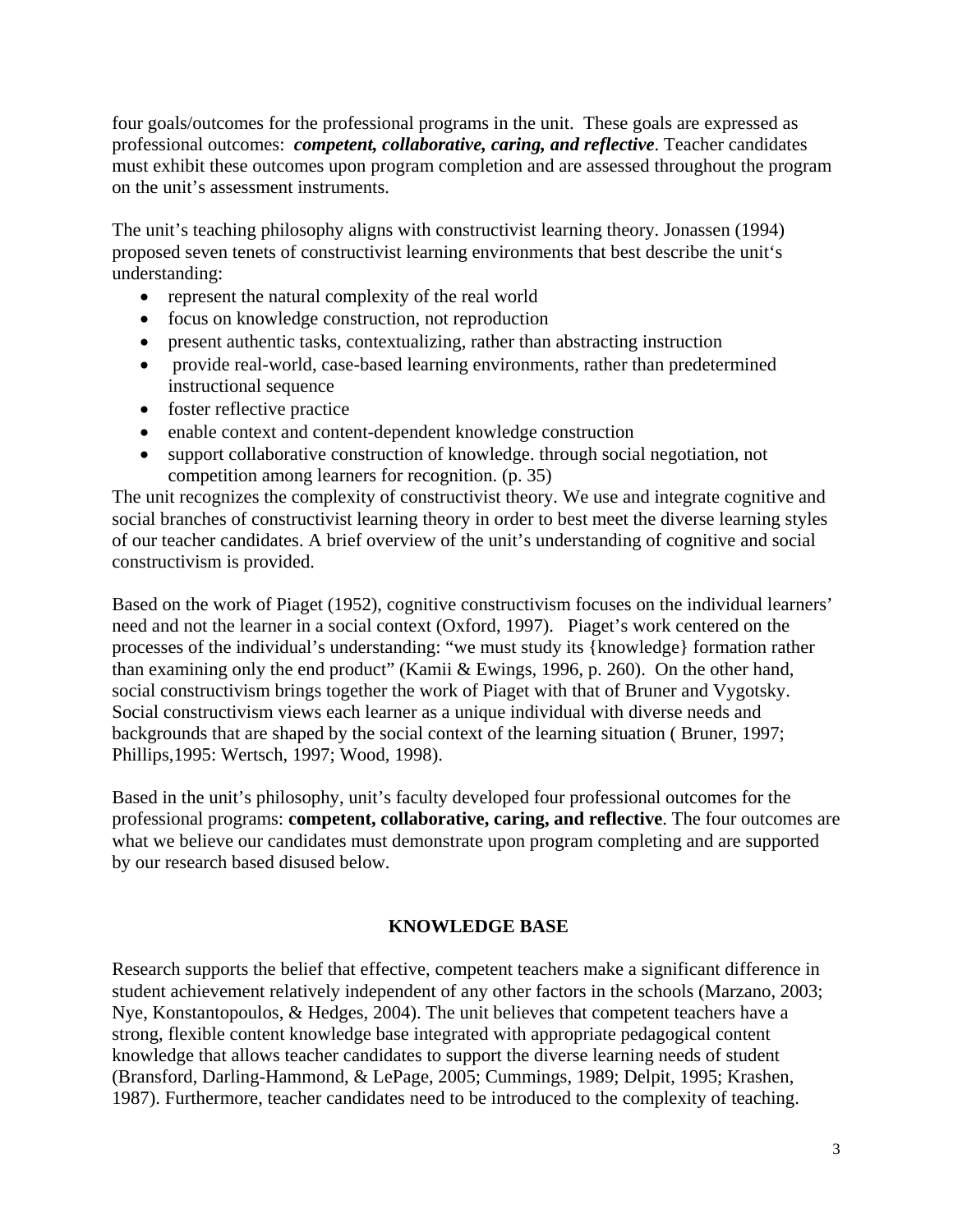Competent teachers use and draw from multiple knowledge pockets to plan and deliver instruction including both content knowledge and pedagogical content knowledge.

*Content knowledge* is mastery of the essential skills of math, science, reading, writing, communications, social sciences, literature, and humanities. The first two years of the college's degree requires rigorous core coursework in each of the previous areas with specific levels of mastery as determined by grade point average. Advanced content knowledge is delivered through our Block I and II semesters.

*Pedagogical content knowledge* is defined as knowledge about how to effectively teach a particular discipline (Schoenfeld, 1989). The unit's understanding of pedagogical content knowledge is preparing teachers who understand that each content area may require specialized pedagogy knowledge to plan and deliver effective lessons to all students.

*Decision-making skills.* It is vital that educators are able to demonstrate knowledge and skills in effective decision making, as making decisions with increased student learning in mind empowers educators to allocate resources effectively to programs and students (Hartman & Boyd, 1998). In the role of a child advocate, the competent educator's decision-making skills will be utilized to the fullest. It is our belief that the ability to make decisions is a critical component because the decision-making process plays an integral role in the teaching and learning cycle.

*Lesson design.* Competent educators create powerful learning experiences to make subject matter meaningful to students while actively engaging students in the learning process. Effective teaching involves an effective design planned to accomplish the final goals (Wiggins & McTighe, 1998). Wiggins and McTighe refer to this process of designing curriculum and teaching as "backward design." Competent teachers are effective designers who use curriculum as a means to an end. We believe that instruction should be standards driven with the needs of the students taken into consideration when designing the curriculum and instructional plans.

*Knowledge of assessment*. Competent teachers understand that assessment drives instruction. The meta-analysis by Black and Wiliam (1998) strongly supports this claim that students who are taught by teachers who use formative assessments learn more than their counterparts who are taught by teachers who do not use formative assessment. Popham (2008) also stresses the importance of using formative assessment effectively before and during instruction to enhance student achievement. Moreover, critical to the development of competent educators is the ability to make data-driven decisions leading to positive student learning. Multiple forms of formative and summative assessments guide instruction and interactions with students in a competent teacher's classroom.

*Differentiated instruction.* Competent educators understand that every student displays unique learning needs. Therefore, competent educators comprehend the importance of differentiated instruction for learners who have different learning needs. They challenge all learners by providing materials and tasks on standards at varied levels of difficulty, with varying degrees of scaffolding, through multiple instructional groups, and with time variations (Tomlinson, 2000). The unit requires teacher candidates to develop lessons and lesson plans that require planning for diverse learners needs.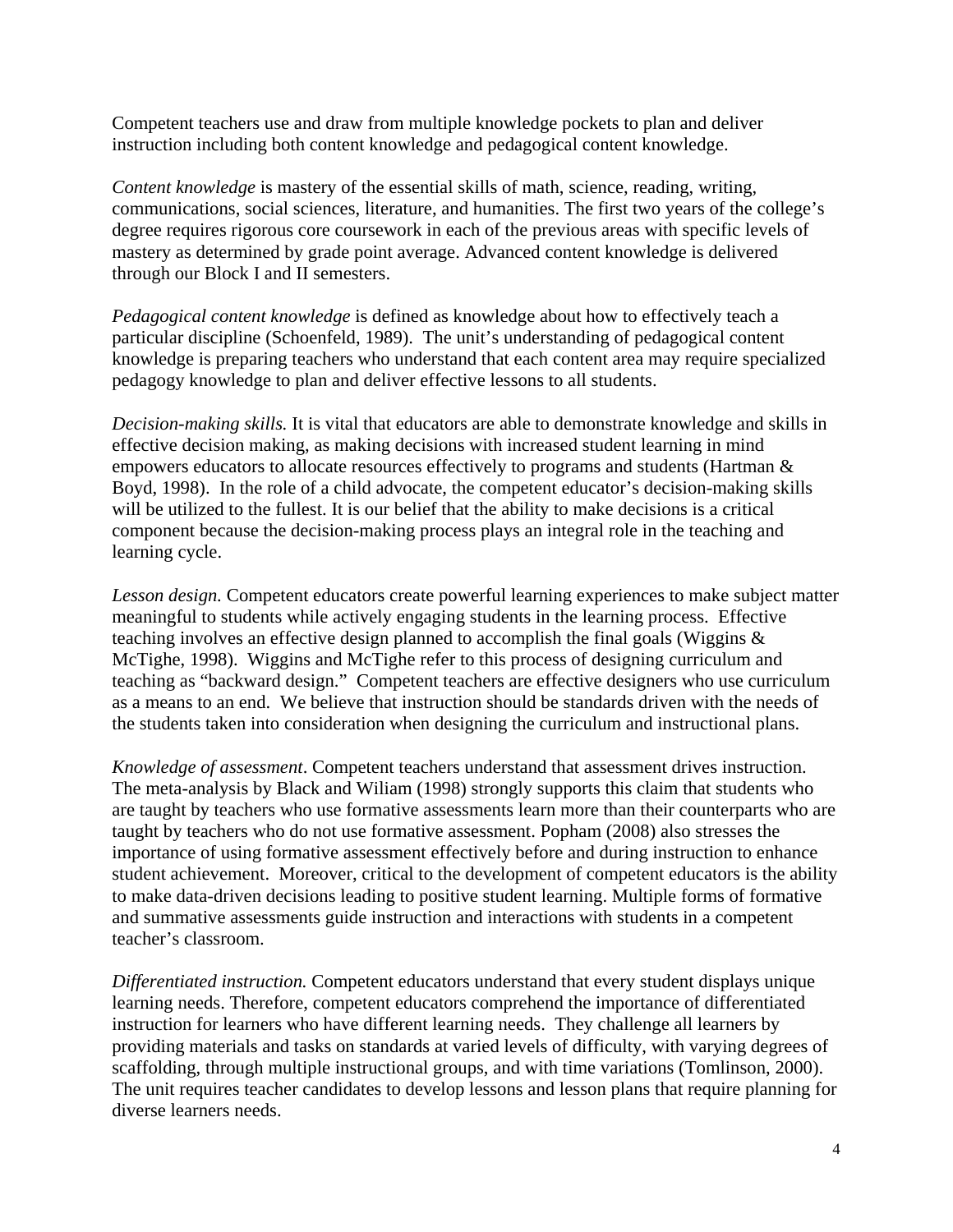*Understanding diversity.* The unit is committed to preparing teachers to afford all students a quality education. DSC teacher candidates are assessed on their ability to work with diverse individuals and demonstrate equality in the classroom for all students (i.e., gender, ethnicity, religion, learning abilities, socioeconomic status and English language learners). In addition, a manifestation of the belief that all children can learn must be apparent. Teacher candidates are also rated on their consistency in planning and using a variety of appropriate instructional methods, making content appropriate for diverse learners.

*Technology.* The unit values the role that technology plays in teacher preparation programs and in the public school classrooms. We are committed to the development and preparation of professionals who are able to use technology to enhance teaching and learning. To that end, all teacher candidates in all initial teacher preparation programs are required to complete 50 hours of intensive educational technology training based on National Educational Technology Standards (NETS) developed by the International Society for Technology in Education (ISTE) and designed to meet the state requirements for a renewable certificate. An Educational Technology Center (ETC) is housed on the campus of Dalton State College, and the ETC staff conducts this PowerPoint training for all teacher candidates. Teacher candidates receive instruction and practice in the use of ActivBoard®, SMART Board®, classroom response systems, United Streaming, WebQuest, LiveText<sub>®</sub>, and other applications and instructional strategies for integrating technology into classroom instruction and classroom management. Appropriate use of technology and resources is an important component in the Teacher Candidate Observation Instrument, which is used to assess teacher candidates' planning and delivering of instruction in all field placements and internship. Public school partners frequently report that Dalton State College teacher candidates serve as leaders in the public schools in the area of technology during field placements, internship, and in-service years.

#### **Caring Educator**

The unit strives to prepare educators who understand the role and importance of motivating students to excel and to be self-confident in a caring, risk-free environment. Gordon (2008) purposes that creating an effective learning environment is multidimensional. A teacher must give equal footing to both instructional delivery system and connecting with students. By connectedness, Gordon describes a teacher who is self-confident in her/his pedagogical content knowledge all the while understanding the importance of fostering caring relationships with students in the context of the learning environment. The unit recognizes that caring plays a major role in building an effective classroom learning environment, but we also celebrate the multiple ways to demonstrate caring in a classroom context. Wentzel (1996) reports that students always remember teachers who care, make class interesting, and teach in a special way.

We define the multiple ways that caring can take shape in a positive classroom environment. Caring teachers ensure that their students understand that the reason for learning is to nurture their intellectual talents for the construction of our society into a more democratic, just, and caring place to live (Ayers & Miller, 1998; Brooks & Thompson, 2005). Caring teachers make sure that their strategies are in tune with students' culture and needs (Trumbull & Rothstein-Fisch, 2008). The caring educator values differences and exhibits understanding and appreciation of diversity by developing awareness, understanding, and appreciation of individual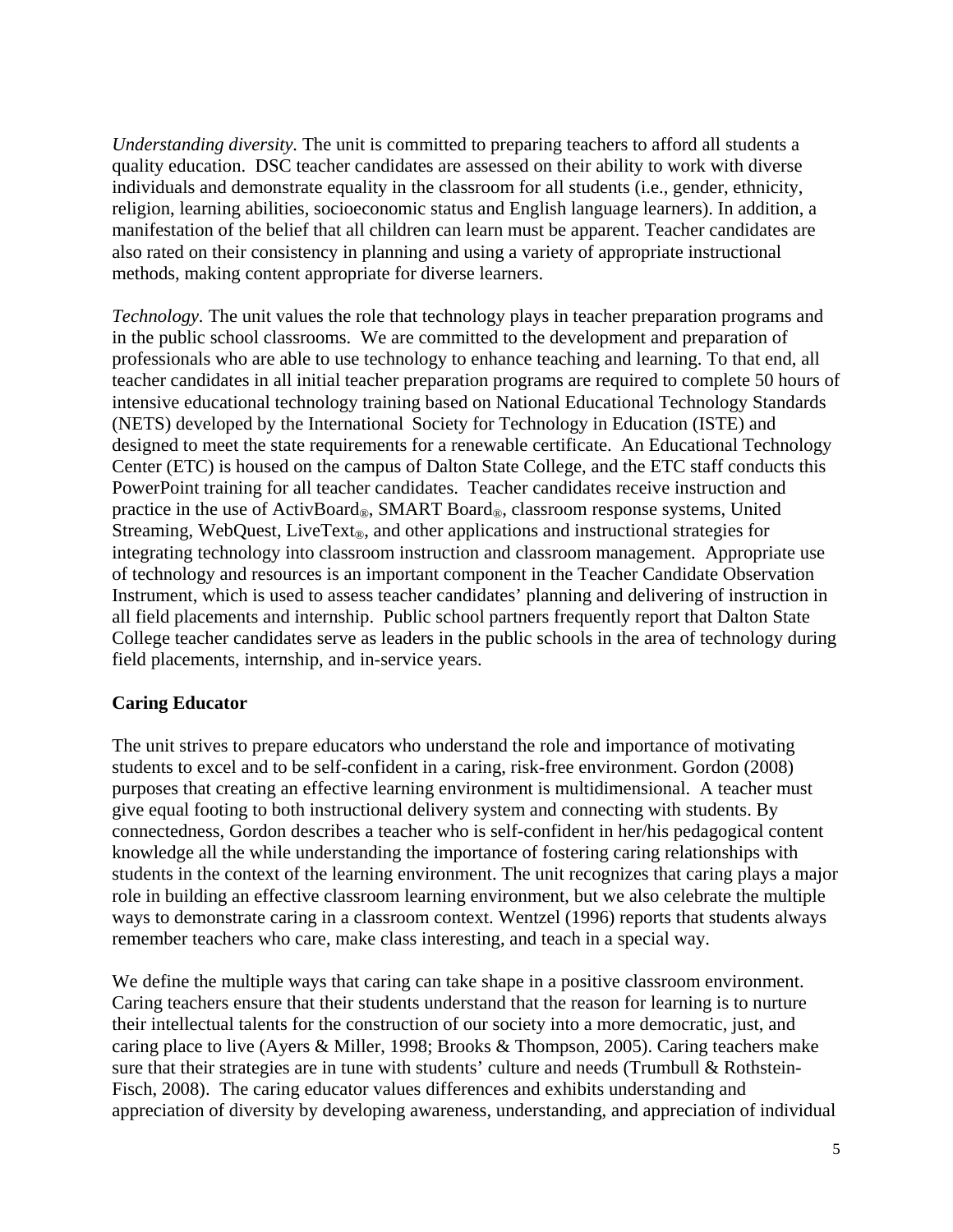and group differences. It is important that our candidates be culturally sensitive to issues of gender, ethnicity, culture, socioeconomic status, language, and race. The caring educator pays attention to issues of discrimination related to exceptionality and is supportive and sensitive to students with special needs (Glasser, 1986, 1993; Kokaska & Brolin, 1985; Noddings, 1986). Affirming caring and diversity demands empathy, and educators with high levels of empathy create a positive school climate that correlates with high student achievement (Danielson, 1996, 2007).

The unit supports Glasser's (1993) belief that a quality school teacher is one who is friendly and caring, while fostering a supportive relationship with students. Schools and teachers play a vital role in positively impacting the performance and achievement of students (Patrick, Ryan, & Kaplan, 2007). The atmosphere and attitudes within the school and classroom create a deep and lasting effect on the mind-sets that children develop toward lifelong learning (Gordon, 2008; Wolk, 2008). Wessler (2008) states that teachers who acknowledge their students' emotional experiences send the message that they understand and respect their students. Teachers who care about students are able to assist learners in becoming self-confident. A teacher who is caring will provide an environment for their students that is comfortable and ideal for productive learning while giving positive support to students without being coercive and authoritarian in nature (Glasser, 1990). Consequently, the caring educator should be a student-centered facilitator of personal growth and self-esteem. Caring educators value respect and trust and reflect a humanistic orientation to students and other members of the community.

Teacher candidates should be prepared to advocate for the removal of barriers that impede lifelong learning and hinder student progress by actively promoting social justice and equity in their classrooms, schools, and communities. Noddings (2005) states that learners are better able to become competent human beings when others care for them. The unit is committed to preparing teacher candidates who are caring and who focus on changing instructional practices and methodologies to meet students' needs (Fullan, 2000).

It is critical that our candidates embrace multicultural and global perspectives (Gollnick & Chinn, 2001) and reflect upon their personal attitudes and beliefs about diverse groups in today's classrooms. They understand that throughout their teaching careers they will be expected to be proactive and culturally sensitive in constantly adapting their teaching styles and strategies to create educational environments that are truly equitable (Banks, 1994; Nieto, 2004).

Upon completion of the professional program teacher candidates will demonstrate*,* through their understanding of individual and group differences, a positive effect on student learning. We believe our candidates should demonstrate understanding of and compassion for the diverse learning community in which they will teach.

#### **Collaborative Educator**

The roles and responsibilities of teachers in school settings are changing; we have seen a shift from the expectations of educator competence in the individual setting toward professional, collaborative community expertise whereby educators jointly define goals and take responsibility for all students' progress (Anderson, Rolheiser, & Gordon, 1998)*.* It is imperative that educators develop collaborative skills to work effectively with various stakeholders involved in the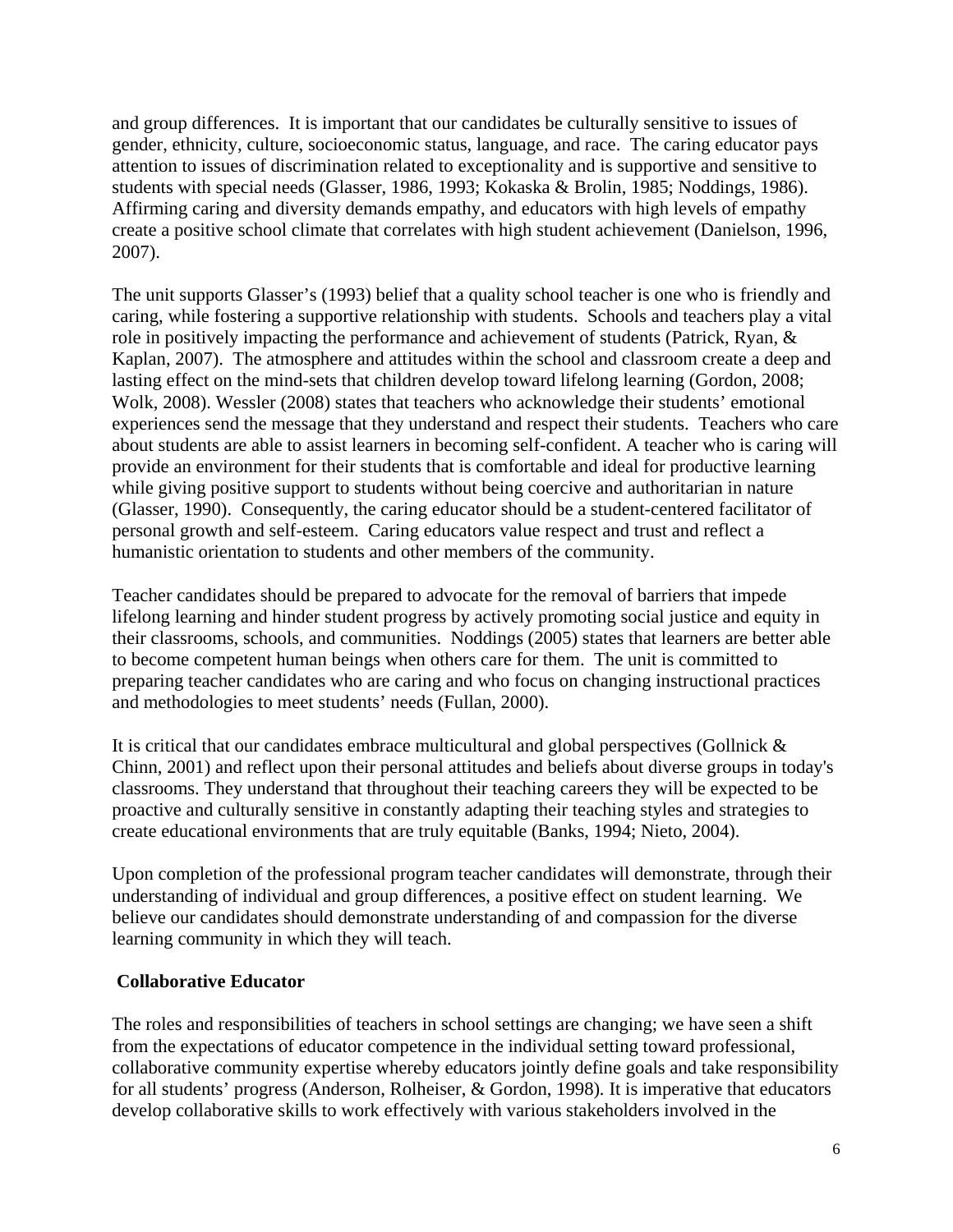educational process (Friend & Cook, 2003). Through collaboration and supportive interaction within the classroom, school, and community, the collaborative educator influences positive student achievement.

Collaboration with other professionals provides the support for continuous development of the teacher educator and the consistent delivery of instruction to students. The collaborative educator uses interpersonal skills to structure educational environments to improve practice and holds a vision of settings that foster efficacy and excellence, while communicating this vision to stakeholders. It is our expectation that as our candidates assume the role of collaborative educators, their skills as collaborators will prove beneficial as they seek to bring children to high levels of achievement. Collaboration is a systematic process in which teachers work together to analyze and improve their classroom practice. Collaborative educators know how to work in teams, engaging in an ongoing cycle of questions that promote deep team learning. This process leads to higher levels of student achievement (DuFour, 2004).

Educators who are collaborative facilitate effective communication, cooperation, and coordination with other school professionals, parents, and families (Dettmer, Dyck, & Thurston, 1999). The collaborative teacher educator understands the role of the community in education and develops and maintains collaborative relationships with colleagues, parents/guardians, and the community to support student learning and well-being (Kampwirth, 2003).

Because professional educators work in interdisciplinary, subject, and grade-level teams, we expect our teacher candidates to develop and demonstrate an attitude of collaboration in developing interventions to meet the educational needs of diverse learners (Turnbull & Turnbull, 1997). Upon completion of the professional programs, teacher candidates will have multiple opportuties to collaborate with mentor teacher, clinical faculty, professional faculty, and students that will provide the foundation for their future collaborative endeavors.

#### **Reflective Educator**

Boud, Keogh, and Walker (1985) define reflection as an activity in which people recapture their experience, think about it, mull it over, and evaluate it. We believe reflective educators consider the experiences in which they are engaged, recalling or detailing salient events, and then evaluate the experiences to constantly refine and improve their teaching skills. The reflective educator reflects and revises practice based upon a commitment to continual growth. We believe our teacher candidates will be able to self-assess their abilities to analyze their work through careful consideration and to use the experiences to effect student learning and achievement.

Like Schon (1987), we believe that reflection skills are essential to lifelong learning and continuous improvement. Schon's theories on reflection include the notions of reflection-inaction and reflection-on-action. Reflection-in-action involves educators "thinking on their feet." In these situations, educators assess a current situation that they find to be uncertain or unique. Based upon prior knowledge and understandings, they are required to think through the new situation and generate a new understanding of the situation as well as a change in the situation. Reflection-on-action occurs after the encounter or specific situation. Educators may use journals to record their thoughts on the event or discuss the situation with a supervisor or colleague. This process allows the reflective educator to spend time exploring why he/she acted as they did and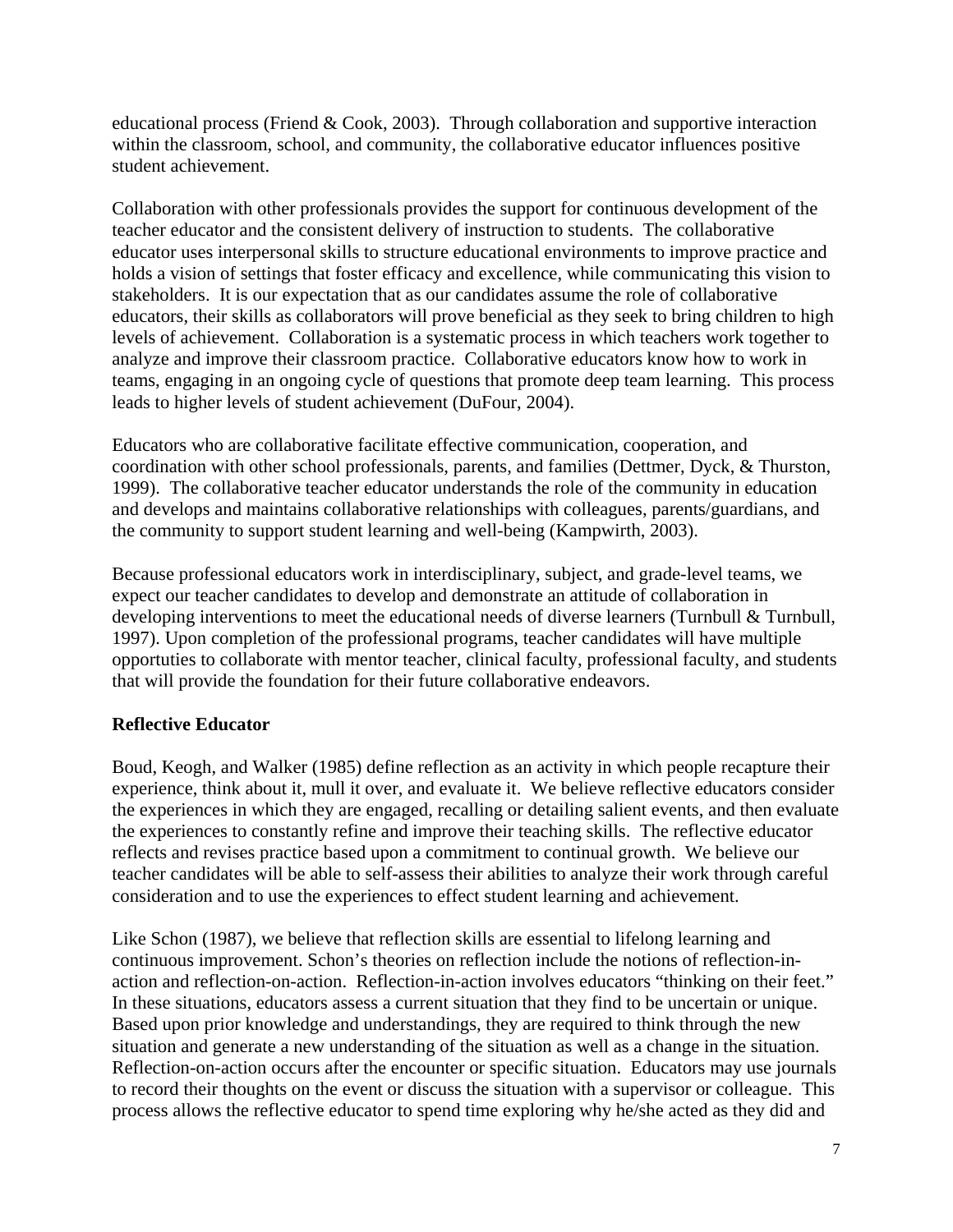what factors were involved in the situation. In so doing, educators develop sets of questions and ideas about their practices and activities and build a repertoire of ideas, examples, and actions that they can draw upon in future situations. Schon (1987) states that this process is central to reflective thought.

Our unit's commitment to the preparation of professional educators for a diverse community of learners, who are competent, collaborative, caring, and reflective educators, is rooted in professional and research-based theory. Reflective educators must understand the multiple contexts in which schools function and the diversity in which in schools exist. We believe educators should reflect continuously on all aspects of their teacher experiences to enhance their own improvement and ultimately to improve learning for their students. We believe it is critical to the success of beginning teachers to become reflective educators as they diagnose and prescribe instruction for learners. We believe there must be a connection between practitioners and the educators of practitioners in terms of dialogue, critical inquiry, and reflective practices (McIntyre & Byrd, 1996).

#### **CANDIDATE PROFICIENCIES**

The unit adopted the 10 INTASC principles and 6 diversity principles (from the Georgia framework for teaching and DSC Assessment of Professional Behaviors) as the proficiencies that all teacher candidates in the initial teacher preparation programs must meet. The INTASC and diversity proficiencies are aligned with the unit's professional outcomes, coursework, and state standards. These proficiencies are assessed in courses through critical assignments which are housed in the teacher candidate's early childhood e-portfolio.

The unit adopted the nine state ESOL standards as the proficiencies required for teacher candidates seeking the English to Speakers of Other Languages (ESOL) endorsement. These proficiencies are assessed by critical assignments in the ESOL courses and are housed in the ESOL e-portfolio.

The National Educational Technology Standards (NETS) developed by the International Society for Technology in Education (ISTE) were adopted by the unit as the technology proficiencies required for all teacher candidates in the initial teacher preparation programs. These proficiencies are assessed through the InTech training conducted by ETC staff. Effective teachers model and apply the National Educational Technology Standards for Students (NETS•S) as they design, implement, and assess learning experiences to engage students and improve learning; enrich professional practice; and provide positive models for students, colleagues, and the community.

Proficiencies and dispositions for all initial teacher preparation programs are listed below.

#### **INTASC Proficiencies for Initial Teacher Preparation Programs**

1. Making content meaningful: The teacher understands the central concepts, tools of inquiry, and structures of the discipline(s) he or she teaches and creates learning experiences that make these aspects of subject matter meaningful for students.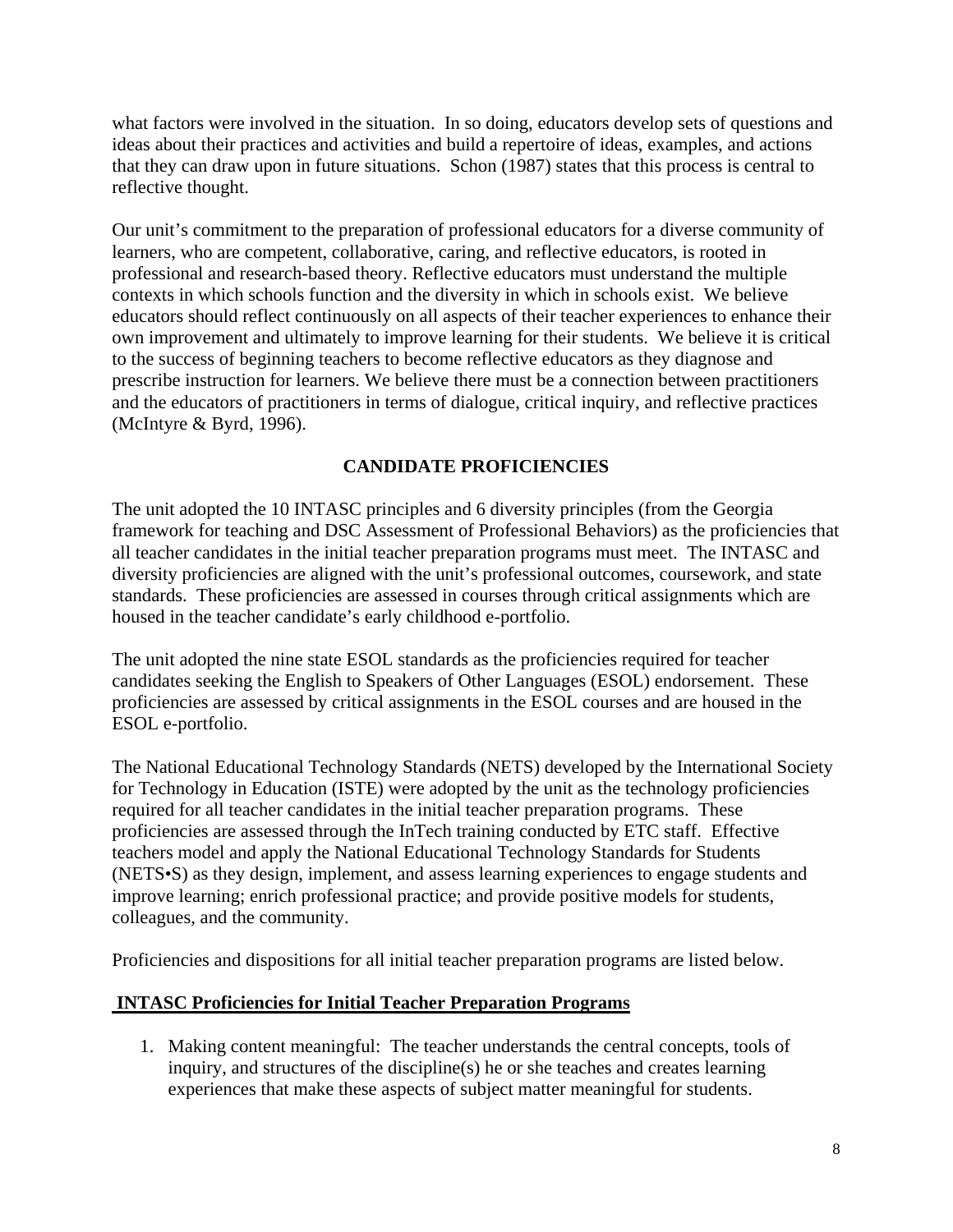- 2. Child development and learning theory: The teacher understands how children learn and develop and can provide learning opportunities that support their intellectual, social, and personal development.
- 3. Learning styles/diversity: The teacher understands how students differ in their approaches to learning and creates instructional opportunities that are adapted to diverse learners.
- 4. Instructional strategies/problem solving: The teacher understands and uses a variety of instructional strategies to encourage students' development of critical thinking, problem solving, and performance skills.
- 5. Motivation and behavior: The teacher uses an understanding of individual and group motivation and behavior to create a learning environment that encourages positive social interaction, active engagement in learning, and self-motivation.
- 6. Communication/knowledge: The teacher uses knowledge of effective verbal, nonverbal, and media communication techniques to foster active inquiry, collaboration, and supportive interaction in the classroom.
- 7. Planning for instruction: The teacher plans instruction based upon knowledge of the subject matter, students, community, and curriculum goals.
- 8. Assessment: The teacher understands and uses formal and informal assessment strategies to evaluate and ensure the continuous intellectual, social, and physical development of the learner.
- 9. Professional growth/reflection: The teacher is a reflective practitioner who continually evaluates the effects of his or her choices and actions on others (students, parents, and other professionals in the learning community) and who actively seeks out opportunities to grow professionally.
- 10. Interpersonal relationships: The teacher fosters relationships with school colleagues, parents, and agencies in the larger community to support students' learning and well being.

#### **Diversity Proficiencies**

- 1. Teacher candidate displays the ability to work harmoniously and effectively with diverse individuals.
- 2. Teacher candidate demonstrates fair treatment for all students (i.e., gender, ethnicity, religion, learning abilities, socioeconomic status, and English language learners).
- 3. Teacher candidate demonstrates the belief that all children can learn.
- 4. Teacher candidate is sensitive, alert, and responsive to the specific intellectual, social, physical, and personal developmental needs of all students.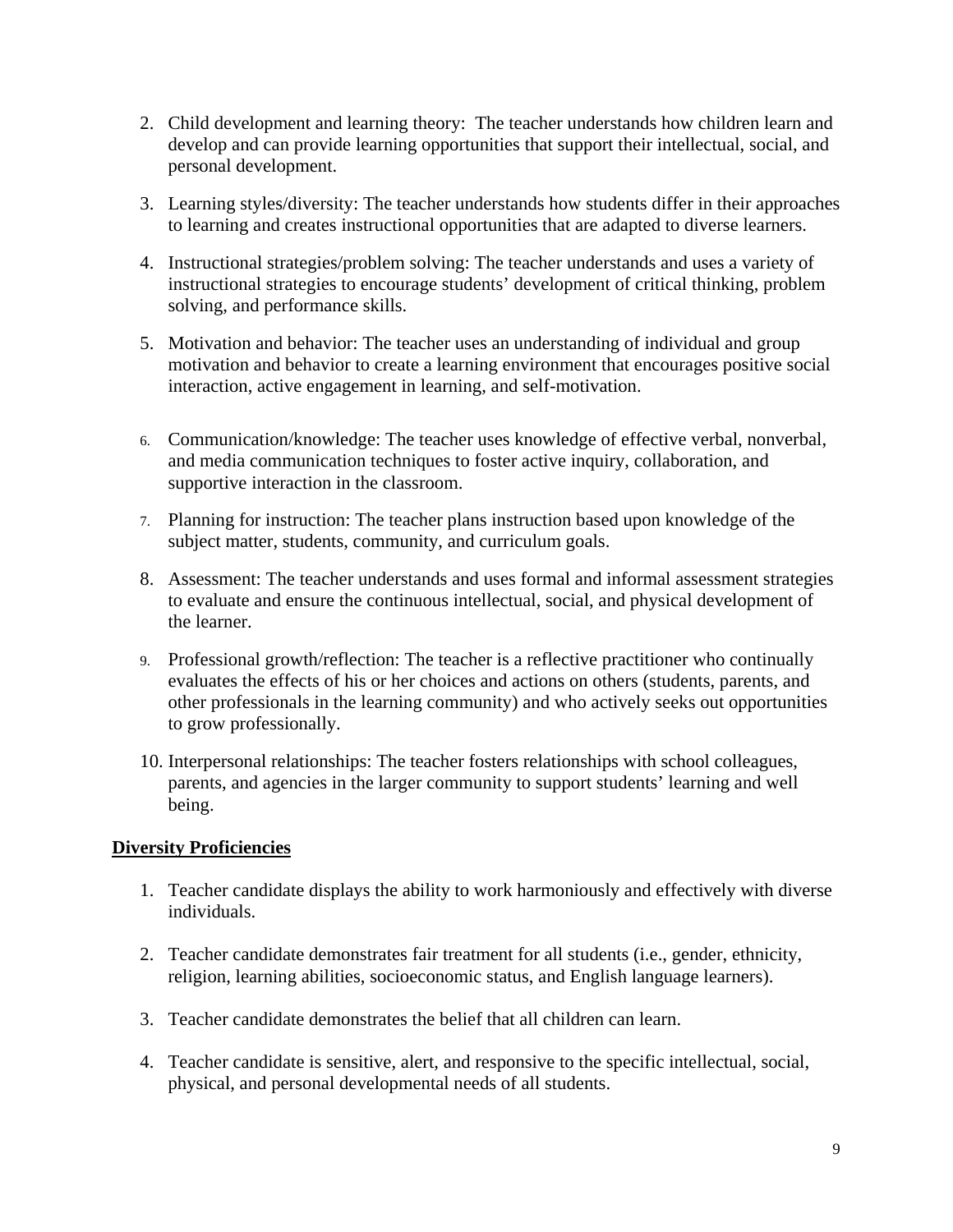- 5. Teacher candidate exhibits consistent and appropriate management of time, space, and learning resources for diverse students' learning; active/equitable engagement of students.
- 6. Teacher candidate uses a variety of appropriate materials and resources to enhance instruction for diverse learners.

#### **ESOL Endorsement Proficiencies**

- 1. The program shall prepare candidates who know about the nature of language; language varieties; and the phonology, morphology, syntax, semantics, and discourse of the English language.
- 2. The program shall prepare candidates who are able to listen, speak, read, and write in standard English on technical, abstract, and non-technical or general topics.
- 3. The program shall prepare candidates who understand the principles of first and second language acquisition across age levels.
- 4. The program shall prepare candidates who understand the effects of cognitive, affective, and socio-cultural variables on language learning.
- 5. The program shall prepare candidates who can apply language assessment techniques and instruments in the evaluation of students.
- 6. The program shall prepare candidates who can plan ESOL curriculum and implement a variety of instructional methods and assessment strategies for teaching English as a second language.
- 7. The program shall prepare candidates who understand socio-cultural systems and characteristic features of linguistic/minority cultures.
- 8. The program shall prepare candidates who are familiar with current educational trends, issues, policies, and practices, and their relationships to program planning, instruction, and assessment of ESOL students.
- 9. The program shall prepare candidates who can use technology, particularly multimedia and computer and software, and can evaluate software for ESOL instruction.

### **Technology Proficiencies**

1. Facilitate and Inspire Student Learning and Creativity: Teachers use their knowledge of subject matter, teaching and learning, and technology to facilitate experiences that advance student learning, creativity, and innovation in both face-to-face and virtual environments.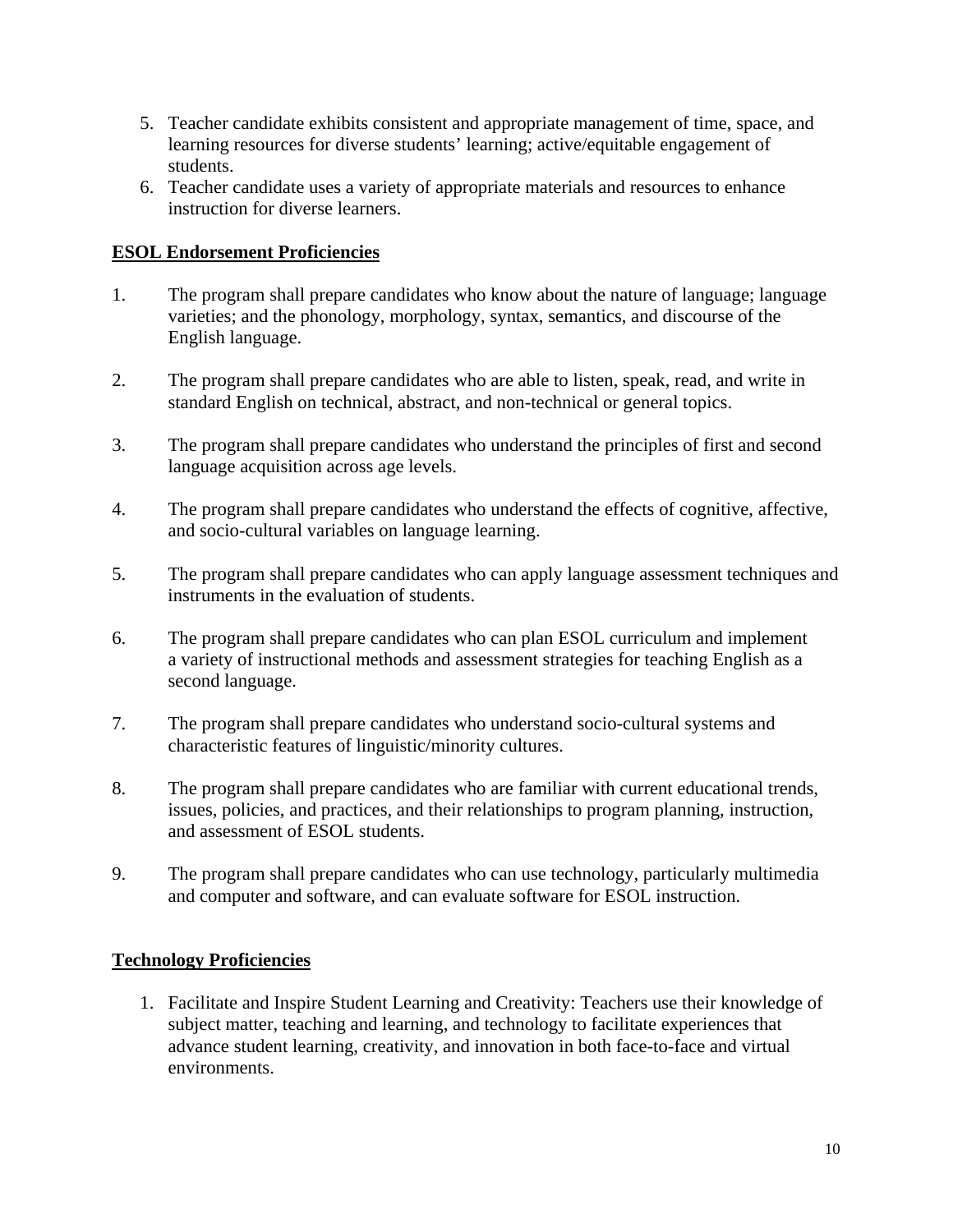- 2. Design and Develop Digital-Age Learning Experiences and Assessments: Teachers design, develop, and evaluate authentic learning experiences and assessments incorporating contemporary tools and resources to maximize content learning in context and to develop the knowledge, skills, and attitudes identified in the NETS•S.
- 3. Model Digital-Age Work and Learning: Teachers exhibit knowledge, skills, and work processes representative of an innovative professional in a global and digital society.
- 4. Promote and Model Digital Citizenship and Responsibility: Teachers understand local and global societal issues and responsibilities in an evolving digital culture and exhibit legal and ethical behavior in their professional practices.
- 5. Engage in Professional Growth and Leadership: Teachers continuously improve their professional practice, model lifelong learning, and exhibit leadership in their school and professional community by promoting and demonstrating the effective use of digital tools and resources.

#### **Dispositions for all Initial Teacher Preparation Programs and ESOL Endorsement**

In addition to the proficiencies listed above, the unit has chosen 18 professional attitudes, beliefs, and dispositions that are associated with becoming a highly effective professional educator. These dispositions are aligned with the Interstate New Teacher Assessment and Support Consortium (INTASC) Principles and the unit's professional outcomes. The dispositions for effective teaching include the following:

- 1. The teacher candidate will exhibit sound judgment and moral reasoning, especially in relating to and safe-guarding students.
- 2. The teacher candidate interacts appropriately and positively with others.
- 3. The teacher candidate treats others with courtesy, respect, empathy, and openmindedness.
- 4. The teacher candidate displays the ability to work with diverse individuals.
- 5. The teacher candidate displays maturity and independence by following appropriate protocol when seeking solutions to problems.
- 6. The teacher candidate accepts and uses constructive criticism.
- 7. The teacher candidate demonstrates enthusiasm, confidence, and initiative.
- 8. The teacher candidate demonstrates appropriate self-monitoring and control of emotions and behavior.
- 9. The teacher candidate demonstrates professional appearance and uses appropriate hygiene.
- 10. The teacher candidate maintains confidentiality of records, correspondence, and conversations.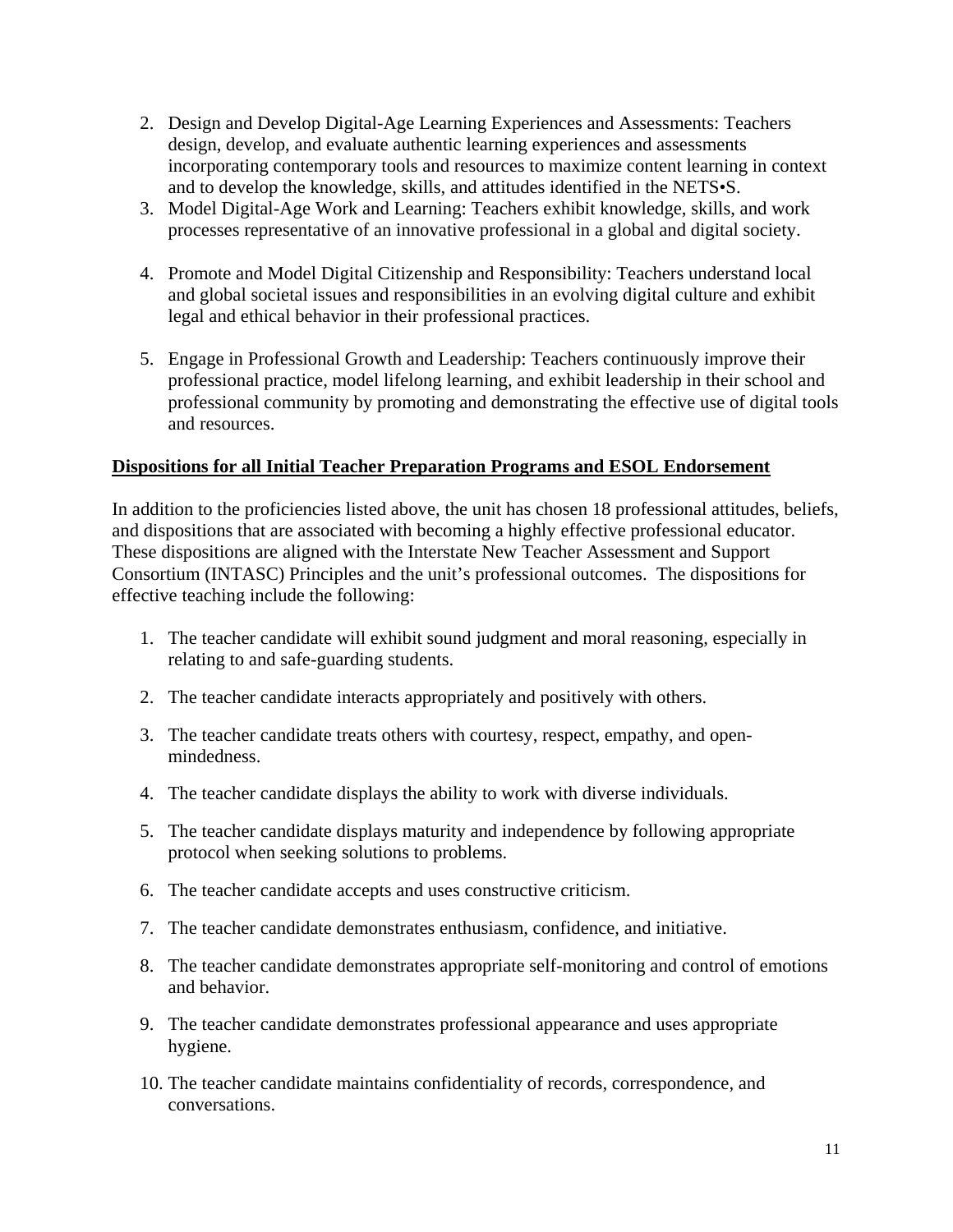- 11. The teacher candidate prepares thoroughly and consistently.
- 12. The teacher candidate exhibits a strict code of honesty related to tests and assignments.
- 13. The teacher candidate demonstrates punctuality and good attendance.
- 14. The teacher candidate demonstrates fair treatment for all.
- 15. The teacher candidate expresses self orally using Standard English in order to communicate effectively with diverse audiences.
- 16. The teacher candidate expresses self in written format using Standard English in order to communicate effectively with diverse audiences.
- 17. The teacher candidate reflects upon own behavior, instruction, and student learning.
- 18. The teacher candidate demonstrates belief that all children can learn.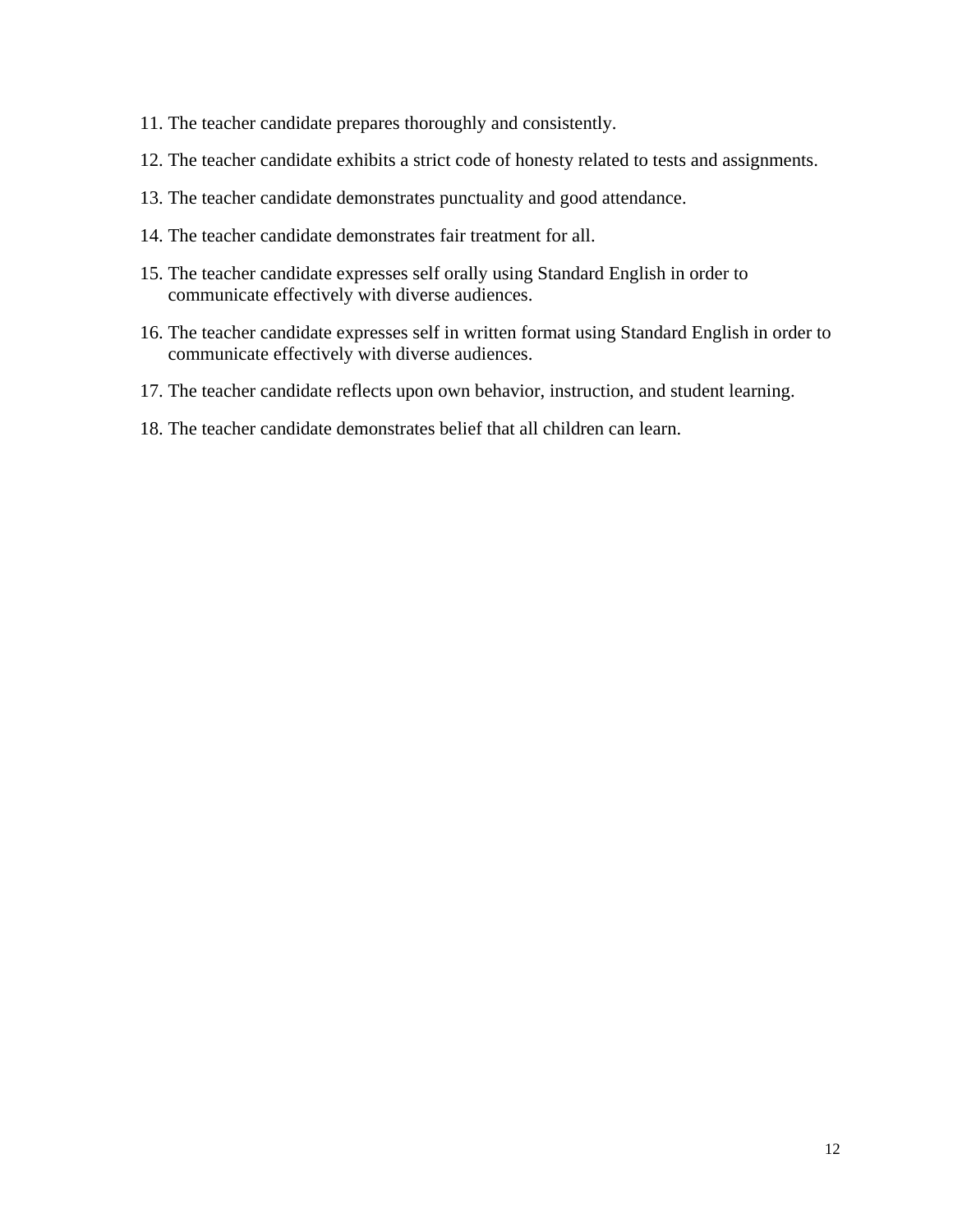### **School of Education Alignment of Courses with Conceptual Framework Professional Outcomes, INTASC Principles, and State Standards**

| <b>Course Title</b>                            | Conceptual                | <b>INTASC</b>      | <b>State</b>                                        |
|------------------------------------------------|---------------------------|--------------------|-----------------------------------------------------|
| & Number                                       | <b>Framework</b>          | <b>Principles</b>  | <b>Standards</b>                                    |
|                                                | <b>Professional</b>       |                    |                                                     |
|                                                | <b>Outcomes</b>           |                    |                                                     |
| EDUC 3101 Teaching                             | Competent, Caring         | 1,2,3              |                                                     |
| Students At-Risk, Diverse (3)                  |                           |                    |                                                     |
| EDUC 3271 Classroom                            | Competent, Caring         | 2,5,6              | 2.1 <i>i</i> , <i>ii</i> , <i>iii</i> , <i>iv</i> ; |
| Management (3)                                 |                           |                    | 2.2iii, xv, xvi,                                    |
|                                                |                           |                    | xviii, xix, xxiii                                   |
| EDUC 3287 Curriculum &                         | Competent, Reflective     | 1,7,8              | 2, 4                                                |
| Assessment (3)                                 |                           |                    |                                                     |
| EDUC 3263 Teaching Lang.                       | Competent, Collaborative  | 1,7,9              | 2.2i, ii, iv, xii                                   |
| Arts $(3)$                                     |                           |                    |                                                     |
| EDUC 4263 - Teaching Math                      | Competent, Reflective     | 1,4,7,9            |                                                     |
| (3)                                            |                           |                    | 2.2vi, 6                                            |
| EDUC 4251 - Assessment of                      | Competent, Reflective     | 1,4,7,8,9          |                                                     |
| Math $(3)$                                     |                           |                    | 4, 6                                                |
| EDUC 4261 Teaching Social<br>Studies (3)       | Competent, Reflective     | 1,4,6,7            | $2.2i$ -xv                                          |
| <b>EDUC 3214 Exploring</b>                     | Competent, Caring,        | 1,2                |                                                     |
| Activities: PE/Art/Music (3)                   | Collaborative             |                    |                                                     |
| EDUC 4262 Teaching                             | Competent, Reflective     | 1,4,6,7            |                                                     |
| Science (3)                                    |                           |                    | $2.2i-xv$                                           |
| READ 3262 Teaching                             | Competent, Reflective     | 1,4,7              |                                                     |
| Reading (3)                                    |                           |                    |                                                     |
| READ 4251 Assessment of                        | Competent, Reflective     | 1,2,4,8,9          |                                                     |
| Reading (3)                                    |                           |                    |                                                     |
| READ 3251 Children's                           | Competent, Reflective     | 3,5,7,9            | 2, 3, 4                                             |
| Literature (3)                                 |                           |                    |                                                     |
| ESOL 4240 Applied                              | Competent, Reflective     | 1,8,9              |                                                     |
| Linguistics (3)                                |                           |                    | 1 vi                                                |
| ESOL 4242 Culture &                            | Competent, Caring         | 1,3                |                                                     |
| Education (3)                                  |                           |                    | Iv, vii                                             |
| ESOL 4241 Methods of                           | Competent, Reflective     | 1,7,8,9            |                                                     |
| Teaching ESOL (3)                              |                           |                    | 1v, vii                                             |
| EDUC 3285 - Prof. Seminar                      | Competent                 | 1,6                | 5i, iii, vi                                         |
| & Fld. Exp. I (1)<br>EDUC 3286 Prof. Seminar & | Competent, Caring,        | $\overline{10}$    | 6i, ii, iii, iv<br>3 v, vi, viii; 5ii;              |
| Fld. Exp. II $(1)$                             | Collaborative, Reflective |                    | $6i$ , ii, iii, iv                                  |
| EDUC 4284 Professional                         | Competent, Caring,        | 10                 | 5i, ii, iv; 6ii, iii,                               |
| Seminar & Fld. Exp. III (1)                    | Reflective                |                    | iv; 2.2xxiii                                        |
| EDUC 4286 Internship (8)                       | Competent, Caring,        | 1,2,3,4,5,6,7,8,9, |                                                     |
|                                                | Collaborative, Reflective | 10                 |                                                     |
| EDUC 4289 Professional                         | Competent, Collaborative, | 9                  |                                                     |
| Seminar IV $(1)$                               | Reflective                |                    |                                                     |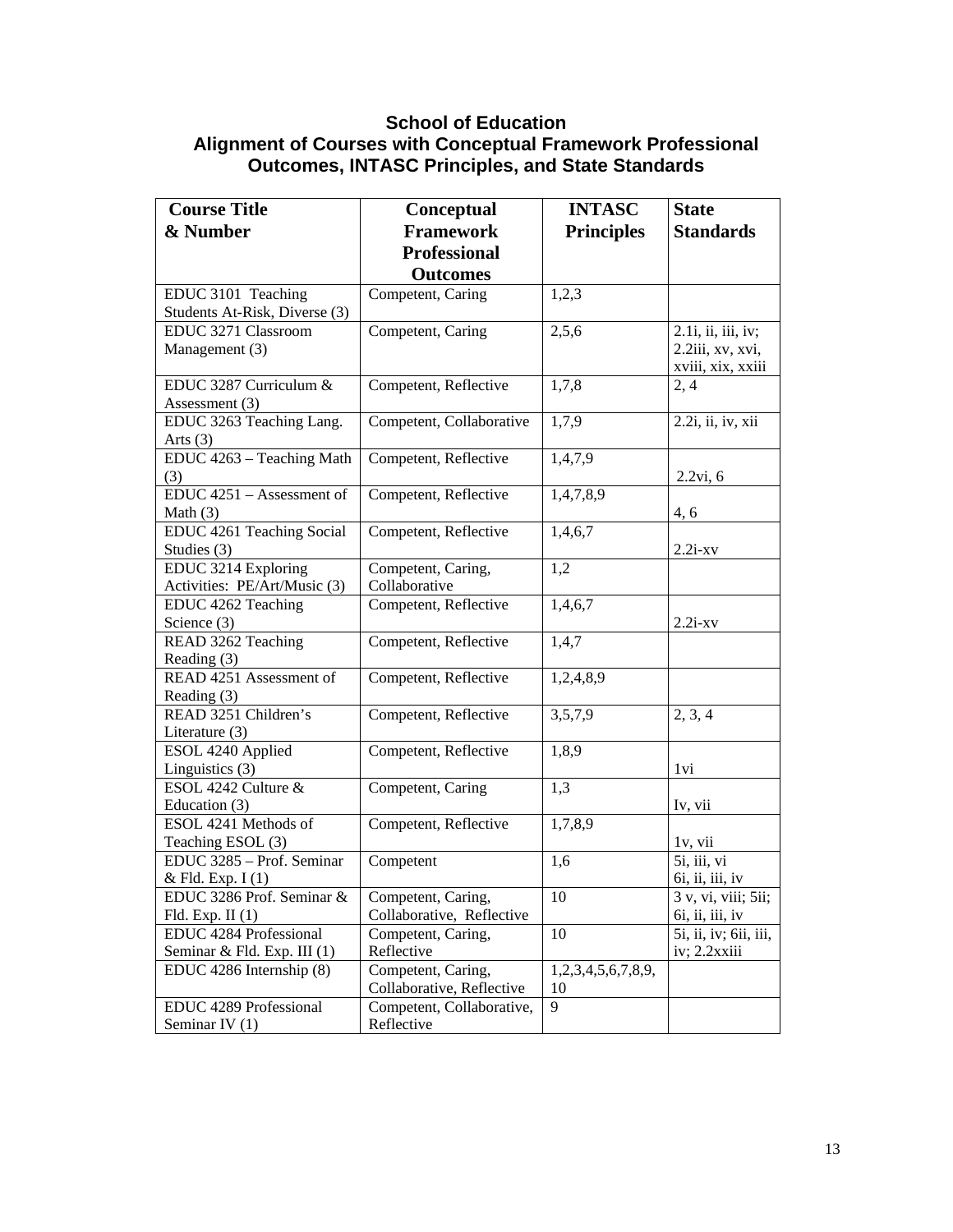#### **ASSESSMENT SYSTEM**

The unit's assessment system is a systematic, evaluation system that is linked to the vision, mission, and purposes of the education unit and Dalton State College. The conceptual framework's four core tenets, competence, collaborative, reflective, and caring characterize the framework for our assessment system. The unit continuously measures our teacher candidates' development of these key skills: competence, collaborative, reflective, and caring throughout the program. Our assessment system is organized by these three key areas:

- to collect and analyze data on the applicant qualifications,
- to collect and analyze data on candidate performance, and
- to collect and analyze data regarding unit operations to evaluate and improve the unit and its programs.

Input was gathered from key stakeholders through multiple focus groups meetings. As the unit adds secondary teaching certifications, we have shared our assessment system with these departments for feedback.

Teacher candidates are assessed through instruments that gather multiple data sets. First, the five domains of the Teacher Candidate Observation Instrument (TCOI) assess the teacher candidate's ability to plan for and to engage students in meaningful and appropriate learning opportunities following the constructivist view of learning. It also assesses the candidate's content knowledge; competency in written and spoken language; competency in working with diverse student populations; effective use of instructional technology; appropriate use of assessment; and responsiveness to the intellectual, social, physical, and personal developmental needs of all students. Then, the Professional Behaviors and Dispositions (APB) includes elements to assess the candidate's dispositions of caring (treats all with respect, treats all students with fair treatment of all, believes that all can learn), and being reflective (reflects upon own behavior, instruction, and student learning). Candidates' skills are evaluated through items included on both the TCOI and APB (ability to work collaboratively with others and to work with diverse individuals). The electronic programs used to house the unit's data collection are Microsoft Access<sub>®</sub>, Microsoft Excel<sub>®</sub>, and LiveText<sub>®</sub>.

Important aspects of the unit's assessments system are the procedures for continuous collection, analyses, and improvement of the assessment system. Faculty and school partners are key stakeholders to review and provide feedback to data collected. The unit uses faculty meetings, focus groups, and electronic resources as means to work towards continuous improvement of the unit and individual programs. The following table illustrates the assessment system elements, the types of data collected, the time frame for data collection, and the uses of data.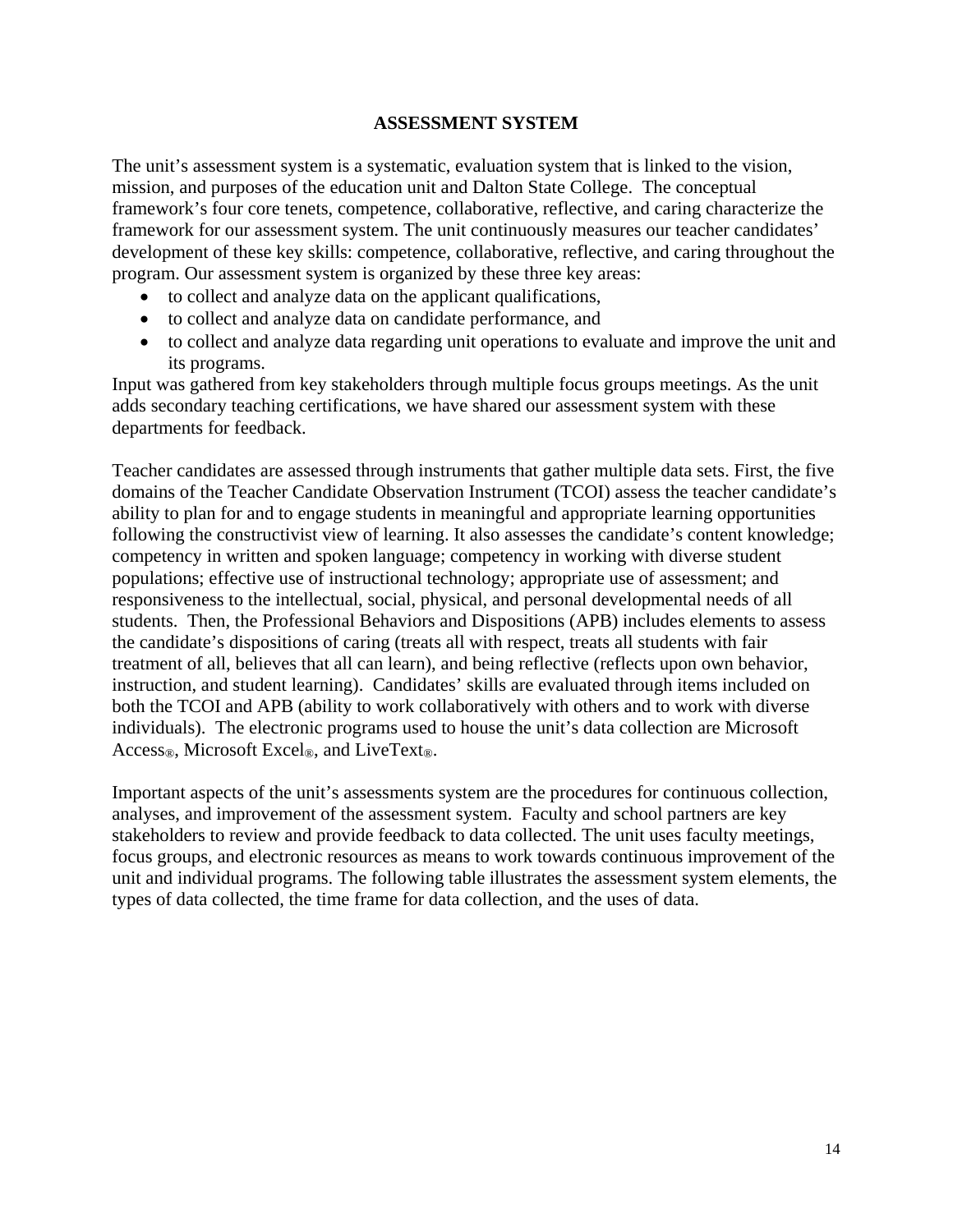## **Data Collection Chart**

| <b>System</b>                                      | <b>What Is</b>                                                          | When                                                          | <b>By Whom</b>           | Implementation | <b>How Used</b>                                                                                                                                         |
|----------------------------------------------------|-------------------------------------------------------------------------|---------------------------------------------------------------|--------------------------|----------------|---------------------------------------------------------------------------------------------------------------------------------------------------------|
| <b>Elements</b>                                    | <b>Collected</b>                                                        | <b>Collected</b>                                              |                          | <b>Date</b>    |                                                                                                                                                         |
| <b>Banner</b> ®<br>Data<br>(transferred<br>to      | 1. Teacher<br>Candidate<br>Demographics                                 | 1. Prior to<br>Program Entry                                  | Assessment<br>Data Entry | Fall, 2006     | Diversity Data                                                                                                                                          |
| <b>Microsoft</b><br>$\mathbf{Access}_{\mathbb{R}}$ | 2. Teacher<br>Candidate<br>Transcript<br>Information                    | 2. Program<br>Entry and End<br>of Each<br>Semester            | Assessment<br>Data Entry | Fall, 2006     | Eligibility for Entry and<br>Retention in Program                                                                                                       |
| <b>Microsoft</b>                                   | 1. School                                                               | Each semester                                                 | Assessment               | Fall, 2007     | Ensure Diversity of                                                                                                                                     |
| $\mathbf{Access}_{\mathbb{R}}$<br>Data             | Demographics                                                            |                                                               | Data Entry               |                | Placement                                                                                                                                               |
|                                                    | 2. Site Teacher<br>Data                                                 | Each Semester                                                 | Assessment<br>Data Entry | Fall, 2007     | Ensure Licensure/<br>Experience/Expertise;<br>Demographic Data                                                                                          |
|                                                    | 3. Teacher<br>Candidate<br>Demographics                                 | Prior to<br>Program Entry                                     | Assessment<br>Data Entry | Fall, 2006     | Diversity Data                                                                                                                                          |
|                                                    | 4. Teacher<br>Candidate<br>Placements                                   | Fall and<br>Spring<br>Semesters                               | Assessment<br>Data Entry | Fall, 2007     | <b>Ensure Diversity</b><br>of Placement                                                                                                                 |
|                                                    | 5. Regents' Test                                                        | Program Entry                                                 | Assessment<br>Data Entry | Fall, 2007     | <b>Eligibility for Program Entry</b>                                                                                                                    |
| <b>Microsoft</b><br>$\textbf{Excel}_\text{R}$      | 1. $GACE_{\mathbb{R}}$<br><b>Basic Skills</b>                           | Program Entry                                                 | Assessment<br>Data Entry | Fall, 2007     | <b>Eligibility for Program Entry</b>                                                                                                                    |
|                                                    | 2. $GACE®$<br>Content                                                   | Program<br>Completion                                         | Assessment<br>Data Entry | Fall, 2007     | Program Improvement                                                                                                                                     |
| LiveText®                                          | 1. Teacher<br>Candidate<br>Observation<br>Instrument<br>(TCOI)          | Blocks II, III,<br>and IV: Mid-<br>term and Final             | Assessment<br>Data Entry | Fall, 2007     | Provide Verification of<br>Teacher Candidates' Meeting<br>Professional Goals 1-6;<br>Program Evaluation;<br><b>Eligibility for Program</b><br>Retention |
|                                                    | 2. Assessment<br>of Professional<br>Behaviors/<br>Dispositions<br>(APB) | Blocks II, III,<br>and IV: Mid-<br>term and Final             | Assessment<br>Data Entry | Fall, 2007     | Verification of Candidates'<br>Meeting Required Behaviors;<br>Eligibility for Program<br>Retention                                                      |
|                                                    | 3. Assessment<br>of Advisement                                          | <b>Program Entry</b><br>& End of<br>Block I, II, III,<br>& IV | Assessment<br>Data Entry | Fall, 2008     | Program Quality                                                                                                                                         |
|                                                    | 4. Assessment<br>of Site Teacher                                        | End of Block<br>I, II, III, & IV                              | Assessment<br>Data Entry | Spring, 2008   | Program Quality                                                                                                                                         |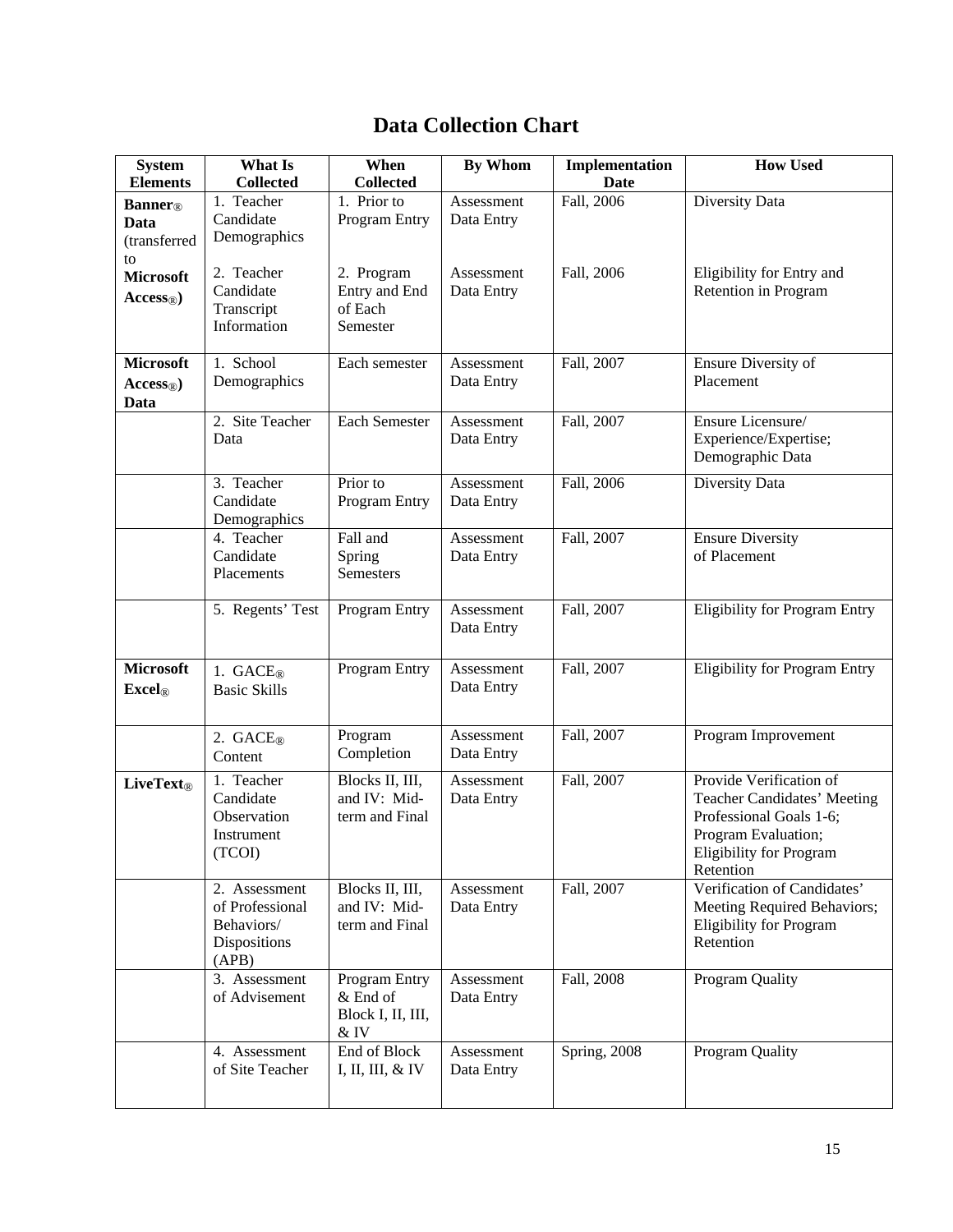| <b>System</b><br><b>Elements</b> | What Is<br><b>Collected</b>            | When<br><b>Collected</b>                                           | <b>By Whom</b>             | Implementation<br><b>Date</b> | <b>How Used</b>                                 |
|----------------------------------|----------------------------------------|--------------------------------------------------------------------|----------------------------|-------------------------------|-------------------------------------------------|
|                                  | 5. Assessment<br>of DSC<br>Supervisor  | End of Block<br>II, III, $&$ IV                                    | Assessment<br>Data Entry   | Spring, 2008                  | Program Quality                                 |
|                                  | 6. Course<br>Evaluations               | End of Block<br>I, II, III, & IV                                   | Assessment<br>Data Entry   | Spring, 2008                  | Program Quality                                 |
|                                  | 7. Completer<br><b>Exit Survey</b>     | End of Block<br>IV                                                 | Assessment<br>Data Entry   | Spring, 2008                  | Program Quality                                 |
|                                  | 8. Employer<br>Survey                  | Spring of<br>Teacher<br>Candidate's<br>First Year of<br>Employment | Assessment<br>Data Entry   | Spring, 2008                  | Program Quality                                 |
|                                  | 9. First Year<br><b>Teacher Survey</b> | Spring of<br>Teacher<br>Candidate's<br>First Year of<br>Employment | Assessment<br>Data Entry   | Spring, 2008                  | Program Quality                                 |
|                                  | 10. ESOL<br>Portfolio                  | End of Block<br>$III$ – prior to<br>Internship                     | <b>ESOL</b><br>Coordinator | Fall, 2008                    | Determine Candidates'<br>Meeting ESOL Standards |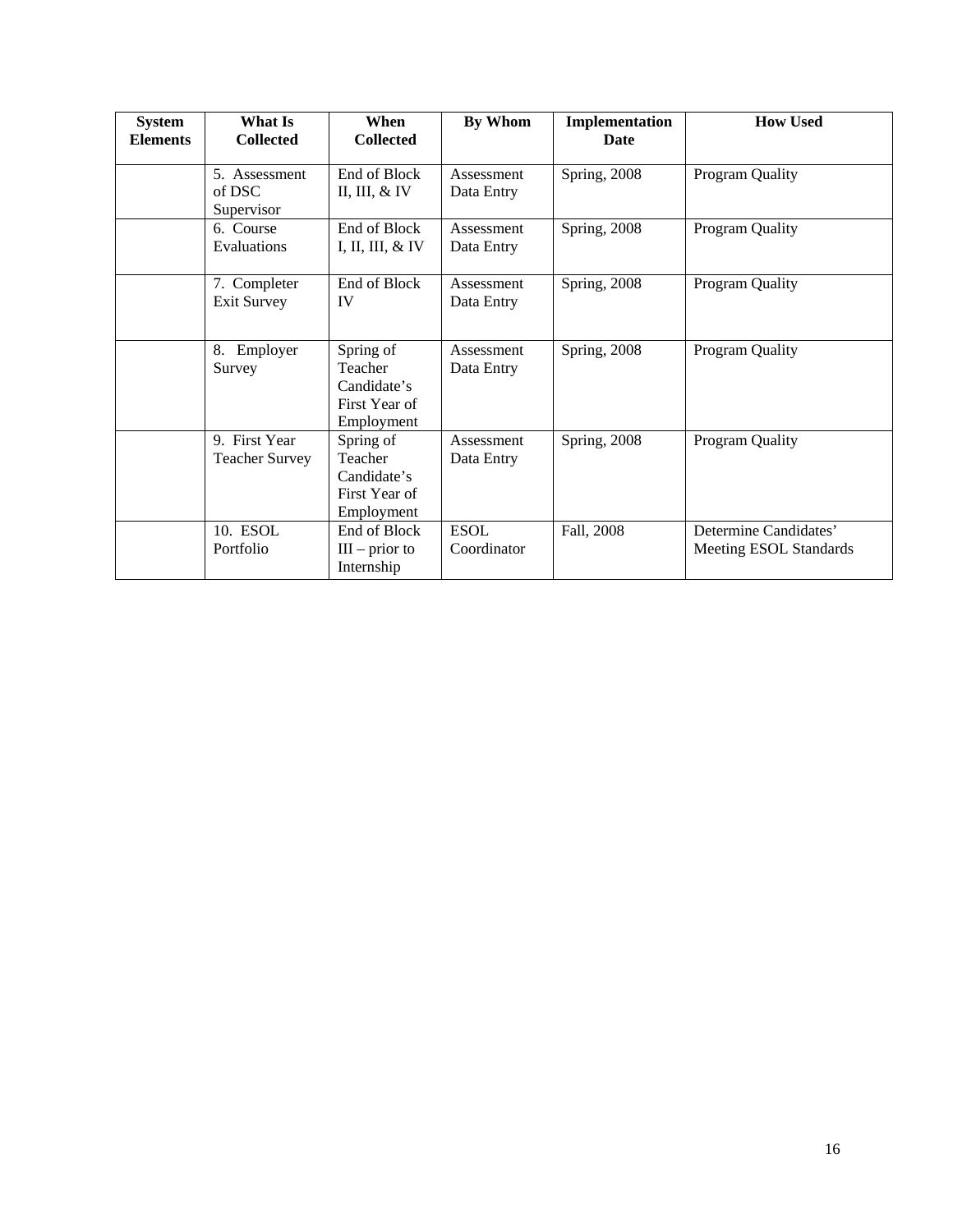| <b>Assessment</b>                                                        | <b>Transition Point #1:</b><br><b>ECE and ESOL</b><br><b>Program Entry</b>                                        | <b>Transition Point #2:</b><br><b>Interim Assessments</b>                                                                | <b>Transition Point #3:</b><br><b>Admission to</b><br>Internship                                                         | <b>Transition Point #4:</b><br><b>Program Completion</b>                                                                 |
|--------------------------------------------------------------------------|-------------------------------------------------------------------------------------------------------------------|--------------------------------------------------------------------------------------------------------------------------|--------------------------------------------------------------------------------------------------------------------------|--------------------------------------------------------------------------------------------------------------------------|
| Transcript                                                               | 2.7 Cumulative GPA                                                                                                | 2.7 Cumulative GPA                                                                                                       | 2.7 Cumulative GPA                                                                                                       | 2.7 Cumulative GPA                                                                                                       |
| Transcript                                                               | Successful<br>Completion of Core<br>curriculum - Areas A<br>through F                                             | Grade of C or above in<br>Professional Education<br><b>Block Courses</b>                                                 | Grade of C or above in<br>Professional Education<br><b>Block Courses</b>                                                 | Completion of<br>approved ECE<br>Program with 2.7 or<br>above GPA                                                        |
| Transcript                                                               | Grade of C or above<br>in all A and F courses                                                                     | Satisfactory<br>Completion of each<br><b>ESOL</b> Course with<br>grade of C or above (if<br>seeking ESOL<br>Endorsement) | Satisfactory<br>Completion of each<br><b>ESOL</b> Course with<br>grade of C or above (if<br>seeking ESOL<br>Endorsement) | Satisfactory<br>Completion of each<br><b>ESOL</b> Course with<br>grade of C or above (if<br>seeking ESOL<br>Endorsement) |
| Transcript                                                               | Grade of C or above<br>in COMM 1110 and<br><b>PSYC</b> 1101                                                       |                                                                                                                          |                                                                                                                          |                                                                                                                          |
| Transcript                                                               | Post-Baccalaureate<br>only: Completion of<br>six required pre-<br>requisite courses with<br>a grade of C or above |                                                                                                                          |                                                                                                                          |                                                                                                                          |
| Georgia Board of<br>Regents' Exam                                        | Successful completion<br>of Reading and<br>Writing Exams or<br>exemption                                          |                                                                                                                          |                                                                                                                          |                                                                                                                          |
| <b>GACE</b> ® Scores<br>or SAT/ACT                                       | <b>GACE</b> ® Basic Skills<br>Assessment Scores or<br>SAT/ACT exemption                                           |                                                                                                                          |                                                                                                                          |                                                                                                                          |
| Assessment of<br>Professional<br><b>Behaviors</b><br>Instrument<br>(APB) |                                                                                                                   | Performance rating<br>scores 3 or higher for<br>each indicator of<br>Professional Behaviors                              | Performance rating<br>scores 3 or higher for<br>each indicator of<br><b>Professional Behaviors</b>                       | Performance rating<br>scores 3 or higher for<br>each indicator of<br><b>Professional Behaviors</b>                       |
| Teacher<br>Candidate<br>Observation<br>Instrument<br>(TCOI)              |                                                                                                                   | Performance ratings<br>that average a<br>minimum of 2.0 for<br>Block II, and 2.5 for<br><b>Block III</b>                 | Performance ratings<br>that average a<br>minimum of 2.0 for<br>Block II, and 2.5 for<br><b>Block III</b>                 | Performance ratings<br>with a minimum of 3.0<br>for Block IV                                                             |
| Internship<br>Teaching Unit                                              |                                                                                                                   |                                                                                                                          |                                                                                                                          | Performance rating<br>scores 3 or higher for<br>each indicator on<br>Teaching Unit Rubric                                |
| Professional<br>Growth Plan<br>$(PGP) - if$<br>applicable                |                                                                                                                   | Specific competencies<br>and behaviors as<br>outlined on PGP                                                             | Specific competencies<br>and behaviors as<br>outlined on PGP                                                             | Specific competencies<br>and behaviors as<br>outlined on PGP                                                             |

# **Key Assessments at Transition Points – Early Childhood and ESOL Endorsement**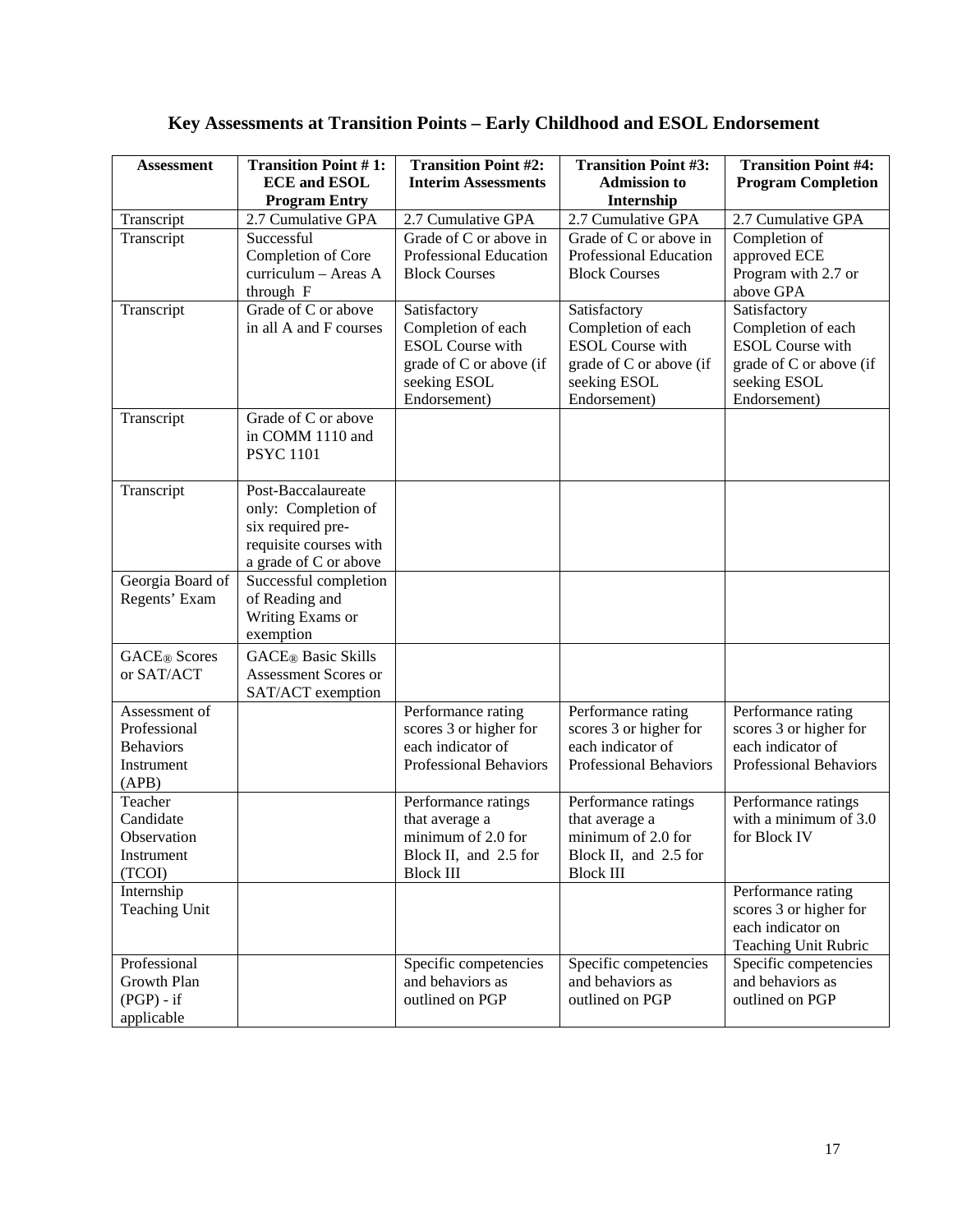|  |  |  |  |  | <b>Key Assessments at Transition Points: Secondary Biology Program</b> |
|--|--|--|--|--|------------------------------------------------------------------------|
|--|--|--|--|--|------------------------------------------------------------------------|

| Assessment:                                                     | <b>Transition Point #1:</b><br><b>Program Entry</b>                                                  | <b>Transition Point #2:</b><br><b>Interim Assessments</b>                                                       | <b>Transition Point #3:</b><br><b>Admission to</b><br>Internship                            | <b>Transition Point #4:</b><br><b>Program Completion</b>                                    |
|-----------------------------------------------------------------|------------------------------------------------------------------------------------------------------|-----------------------------------------------------------------------------------------------------------------|---------------------------------------------------------------------------------------------|---------------------------------------------------------------------------------------------|
| Transcript                                                      | 2.7 Cumulative GPA                                                                                   | 2.7 Cumulative GPA                                                                                              | 2.7 Cumulative GPA                                                                          | 2.7 Cumulative GPA                                                                          |
| Transcript                                                      | Grade of C or above<br>in Area F Courses,<br>EDUC 2110, 2120,<br>and 2130; and BIOL<br>1107 and 1108 | Grade of C or above in<br>Professional Education<br>Courses                                                     | Grade of C or above in<br>Professional Education<br>Courses                                 | Completion of<br>approved Biology<br><b>Education Program</b><br>with 2.7 GPA               |
| Transcript                                                      |                                                                                                      | Grade of C or above in<br>12 hours of Biology<br>prior to PES II and 20<br>hours of Biology prior<br>to PES III | Completion of 24<br>approved hours in<br>Biology with a grade<br>of C or above              |                                                                                             |
| Transcript                                                      |                                                                                                      | Grade of C or above in<br>major curriculum<br>courses taken                                                     | Grade of C or above in<br>major curriculum<br>courses taken                                 |                                                                                             |
| Transcript                                                      |                                                                                                      |                                                                                                                 | Meet field experience<br>requirements in PES I,<br>II, and III                              |                                                                                             |
| Georgia Board of<br>Regents' Exam                               | Successful<br>completion of<br>Reading and Writing<br>Exams or exemption                             |                                                                                                                 |                                                                                             |                                                                                             |
| <b>GACE</b> ® Scores or<br>SAT/ACT                              | <b>GACE</b> ® Basic Skills<br>Assessment Scores or<br>SAT/ACT exemption                              |                                                                                                                 |                                                                                             |                                                                                             |
| <b>Biology Teaching</b><br>Unit                                 |                                                                                                      |                                                                                                                 |                                                                                             | 3.0 or higher rating on<br>each dimension of the<br>Teaching Unit Rubric                    |
| Assessment of<br>Professional<br><b>Behaviors</b><br>(APB)      |                                                                                                      | Performance rating<br>scores 3 or higher for<br>each indicator of<br>Professional Behaviors                     | Performance rating<br>scores 3 or higher for<br>each indicator of<br>Professional Behaviors | Performance rating<br>scores 3 or higher for<br>each indicator of<br>Professional Behaviors |
| <b>Teacher Candidate</b><br>Observation<br>Instrument<br>(TCOI) |                                                                                                      | Performance ratings<br>that average a minimum<br>of 2.0 for PES II and<br>2.5 for PES III                       | Performance ratings<br>that average a<br>minimum of 2.0 for<br>PES II and 2.5 for PES<br>Ш  | Performance ratings<br>with a minimum of 3.0<br>for PES IV                                  |
| Professional<br>Growth Plan<br>$(PGP) - if$<br>applicable       |                                                                                                      | Specific competencies<br>and behaviors as<br>outlined on PGP                                                    | Specific competencies<br>and behaviors as<br>outlined on PGP                                | Specific competencies<br>and behaviors as<br>outlined on PGP                                |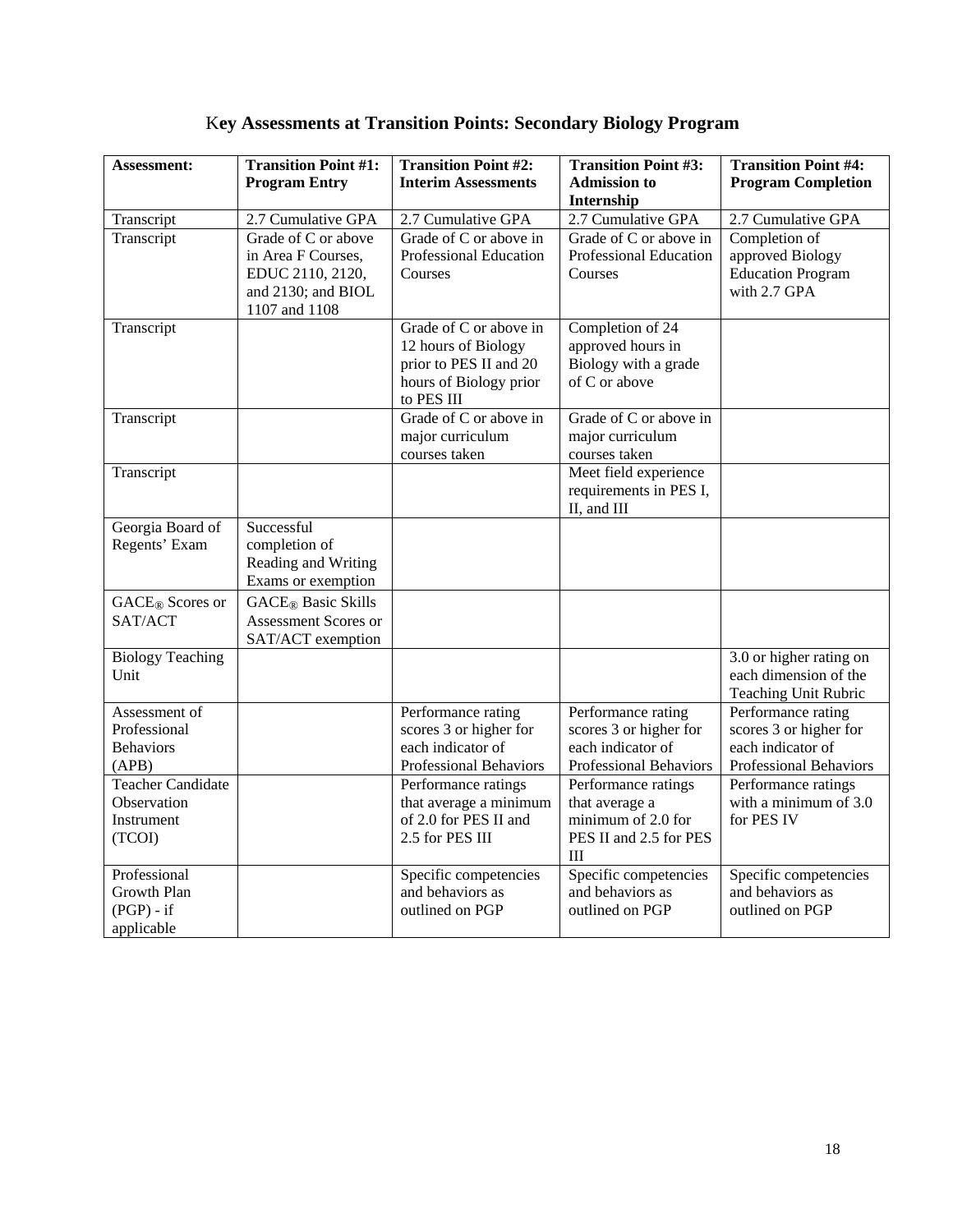### **Key Assessments at Transition Points: Secondary Mathematics Program**

| <b>Assessment:</b>                                              | <b>Transition Point #1:</b><br><b>Program Entry</b>                                              | <b>Transition Point #2:</b><br><b>Interim Assessments</b>                                                              | <b>Transition Point #3:</b><br><b>Admission to</b><br>Internship                                   | <b>Transition Point #4:</b><br><b>Program Completion</b>                                    |
|-----------------------------------------------------------------|--------------------------------------------------------------------------------------------------|------------------------------------------------------------------------------------------------------------------------|----------------------------------------------------------------------------------------------------|---------------------------------------------------------------------------------------------|
| Transcript                                                      | 2.7 Cumulative GPA                                                                               | 2.7 Cumulative GPA                                                                                                     | 2.7 Cumulative GPA                                                                                 | 2.7 Cumulative GPA                                                                          |
| Transcript                                                      | Grade of C or above<br>in Area Courses,<br>EDUC 2110, 2120,<br>and 2130; and<br><b>MATH 3101</b> | Grade of C or above in<br><b>Professional Education</b><br>Courses                                                     | Grade of C or above in<br><b>Professional Education</b><br>Courses                                 | Completion of<br>approved Math<br><b>Education Program</b><br>with 2.7 GPA                  |
| Transcript                                                      |                                                                                                  | Grade of C or above in<br>9 hours of Mathematics<br>prior to PES II and 15<br>hours of Mathematics<br>prior to PES III | Completion of 28<br>approved hours in<br>Mathematics with a<br>grade of C or above                 |                                                                                             |
| Transcript                                                      |                                                                                                  | Grade of C or above in<br>major curriculum<br>courses taken                                                            | Grade of C or above in<br>major curriculum<br>courses taken                                        |                                                                                             |
| Transcript                                                      |                                                                                                  |                                                                                                                        | Complete field<br>experience<br>requirements in PES I,<br>II, and III                              |                                                                                             |
| Georgia Board of<br>Regents' Exam                               | Successful<br>completion of<br>Reading and Writing<br>Exams or exemption                         |                                                                                                                        |                                                                                                    |                                                                                             |
| <b>GACE</b> ® Scores or<br>SAT/ACT                              | <b>GACE</b> ® Basic Skills<br>Assessment Scores or<br>SAT/ACT exemption                          |                                                                                                                        |                                                                                                    |                                                                                             |
| Assessment of<br>Professional<br><b>Behaviors</b><br>(APB)      |                                                                                                  | Performance rating<br>scores 3 or higher for<br>each indicator of<br><b>Professional Behaviors</b>                     | Performance rating<br>scores 3 or higher for<br>each indicator of<br><b>Professional Behaviors</b> | Performance rating<br>scores 3 or higher for<br>each indicator of<br>Professional Behaviors |
| <b>Teacher Candidate</b><br>Observation<br>Instrument<br>(TCOI) |                                                                                                  | Performance ratings<br>that average a minimum<br>of 2.0 for PES II and<br>2.5 for PES III                              | Performance ratings<br>that average a<br>minimum of 2.0 for<br>PES II and 2.5 for PES<br>Ш         | Performance ratings on<br>TCOI with a minimum<br>average of 3.0                             |
| Professional<br>Growth Plan<br>$(PGP) - if$<br>applicable       |                                                                                                  | Specific competencies<br>and behaviors as<br>outlined on PGP                                                           | Specific competencies<br>and behaviors as<br>outlined on PGP                                       | Specific competencies<br>and behaviors as<br>outlined on PGP                                |
| Mathematics<br><b>Teaching Unit</b>                             |                                                                                                  |                                                                                                                        |                                                                                                    | 3.0 or higher rating on<br>each dimension of the<br><b>Teaching Unit Rubric</b>             |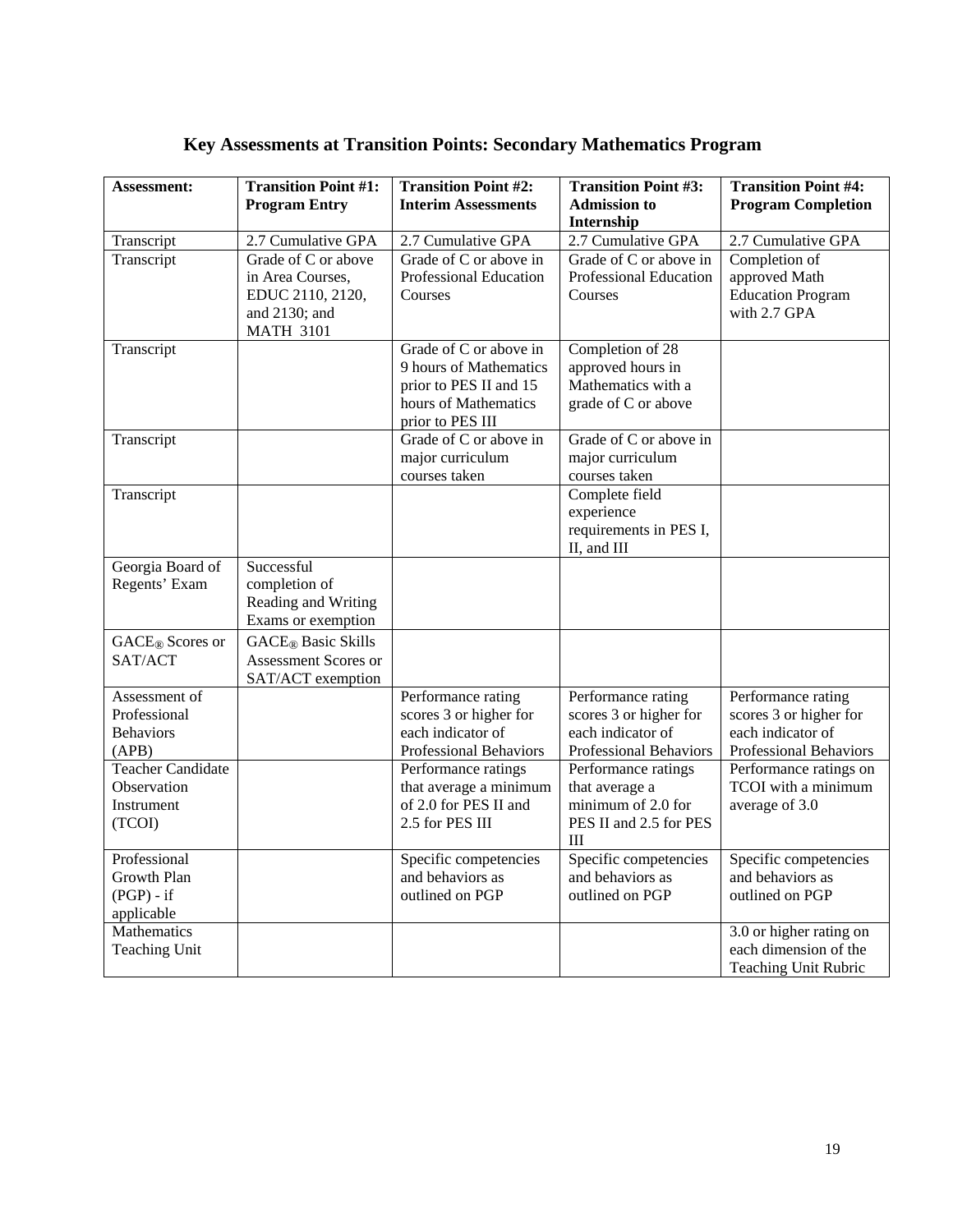#### **REFERENCES**

- Anderson, S., Rolheiser, C., & Gordon, K. (1998). Preparing teachers to be leaders. *Educational Leadership, 55,* 59-61*.*
- Ayers, W., & Hunt, J. (1998). *Teaching for social justice: A democracy and education reader*. New York: New Press.
- Ayers, W., & Miller, T. (Eds.). (1998). *A light in dark times: Maxine Greene and the unfinished conversation.* New York: Teachers College Press.
- Banks, J. (1994). On educating for diversity: A conversation with James Banks. *Educational Leadership, 51*, 28 – 31.
- Banks, J., & Banks, C. (Eds.). (2001). *Multicultural education: Issues and perspectives* (4<sup>th</sup> ed.). New York: John Wiley & Sons, Inc.
- Black, P., & Wiliam, D. (1998). Inside the black box: Raising standards through classroom assessment. *Phi Delta Kappan, 80,* 116.
- Boud, D., Keogh, R., & Walker, D. (Eds.). (1985). *Reflection: Turning experience into learning*. London: RoutledgeFalmer.
- Brandsford, J., Darling-Hammond, L., & LePage, P. (2005). Introduction. In L. Darling- Hammond & J. Brandsford, *Preparing teachers for a changing world: What teacher should learn and be able to do (pp. 1-39).* San Francisco, CA: Jossey-Bass.
- Brooks, G., & Thompson, E. (2005). Social justice in the classroom. *Educational Leadership, 63,* 48 - 53*.*
- Bruner, J.S. (1997). Celebrating divergence: Piaget and Vygotsky. *Human Development*, *40*, 63-73.
- Costa, A., & Kallick B. (2000). *Habits of mind: Activating and engaging*. Alexandria, VA: Association for Supervision and Curriculum Development.
- Cummins, J. (1989). *Empowering minority students*. Sacramento: California Association for Bilingual Education.
- Danielson, C. (1996). *Enhancing professional practice: A framework for teaching*. Alexandria, VA: Association for Supervision and Curriculum Development.
- Danielson, C. (2007). *Enhancing professional practice: A framework for teaching*. Alexandria, VA: Association for Supervision and Curriculum Development.
- Delpit, L. (1995). *Other people's children: Cultural conflict in the classroom*. New York: The New Press.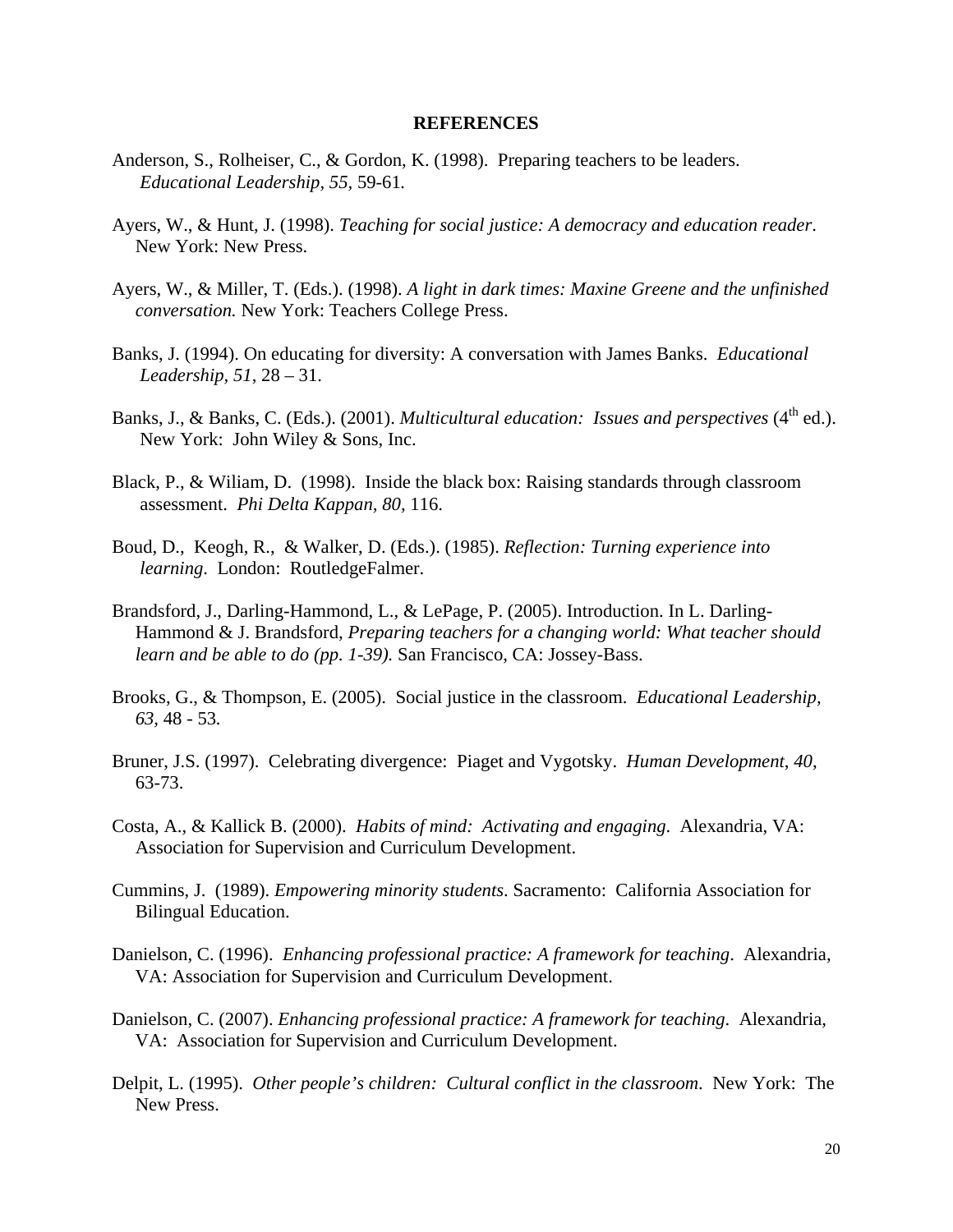- Dettmer. P., Dyck, N., & Thurston, L. (1999). *Consultation, collaboration, and teamwork for students with special needs*. Boston: Allyn & Bacon.
- DuFour, R. (2004). What is a professional learning community? *Educational Leadership, 61,*  6-11.
- Eisner, E. (2005). Back to whole. *Educational Leadership, 63*, 14-18.
- Friend, M., & Cook, L. (2003). *Interactions: Collaboration skills for school professionals* (4<sup>th</sup>) eds.). Boston: Allyn & Bacon.

Fullan, M. (2000). The return of large-scale reform. *Journal of Educational Change, 1*, 1-23.

Gardner, H. (1985). *Frames of mind: The theory of multiple intelligences*. New York: Basic Books.

Glasser, W. (1986). *Control theory in the classroom*. New York: Harper & Row.

Glasser, W. (1990). *The quality school: Managing students without coercion*. New York: Harper Collins.

Glasser, W. (1993). *The quality school teacher*. New York: Harper Collins.

Gollnick, D., & Chinn, P. (2001). *Multicultural education in a pluralistic society*,  $(6^{th}$  ed.). Boston: Pearson.

Gordon, M. (2008). Between constructivism and connectedness. *Journal of Teachers Education, 59* (4), 322-331.

Gorrell, J., & Capron, E. (1990). Cognitive modeling and self-efficacy: Effects on preservice teachers' learning of teaching strategies. *Journal of Teacher Education*, *41,* 15-22.

Hartman, W., & Boyd, W. (Eds.). (1998). *Resource allocation and productivity in education.*  Westport, CT: Greenwood Press

Jonassen, D. H. (1994, April). Thinking technology: Toward a constructivist design model. *Educational Technology, 34,* 37-43.

Kamii, C., & Ewings, J. K. (1996). Basing teaching on Piaget's constructvism*. Childhood Education, 72,* 260-264.

- Kampwirth, T. J. (2003). *Collaborative consultation in the schools*. Columbus, OH: Merrill Prentice Hall.
- Kokaska, C., & Brolin, D. (1985). *Career education for handicapped individuals*. Columbus, OH: CE Merrill Publishing Co.

Krashen, S. D., & Terrell, T.D. (1987). *The natural approach: Language acquisition in the*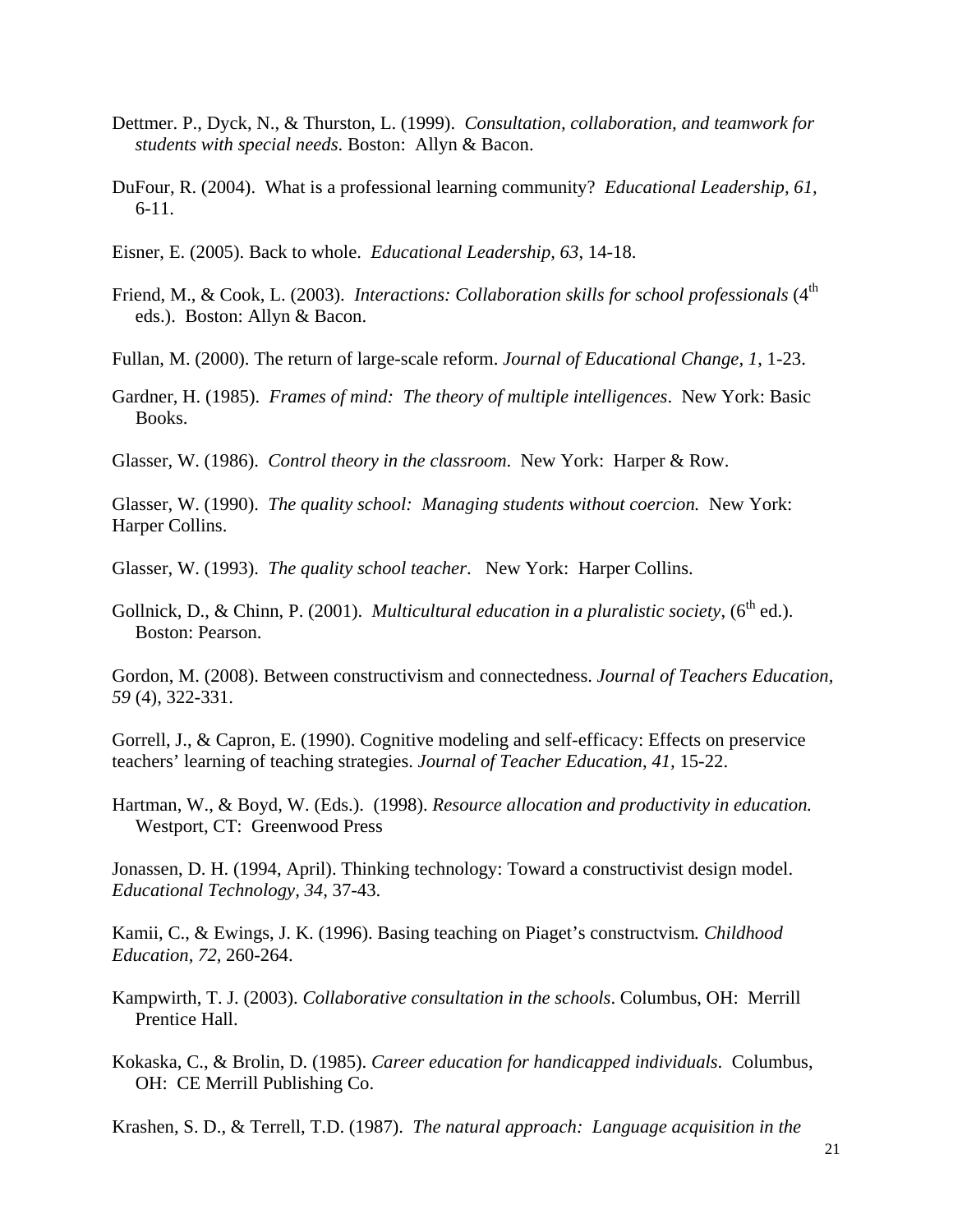*classroom*. Englewood Cliffs, NJ: Prentice Hall.

- Lever-Duffy, J., & McDonald, J. (2008). *Teaching and learning with technology*. Boston: Allyn & Bacon.
- Lezotte, L. (1997). *Learning for all*. Okemos, MI: Effective Schools Products, Ltd.
- Marzano, R.J. (2003). *What works in schools: Translating research into action*. Alexandria, VA: Association of Supervision and Curriculum Development.
- McIntyre, D., & Byrd, D. (1996). *Preparing tomorrow's teachers: The field experience*. Thousand Oaks, CA: Corwin Press.
- Nieto, S. (2004). *Affirming diversity*. Boston: Allyn & Bacon.
- Noddings, N. (1986). *Fidelity in teaching, teacher education, and research for teaching* Stanford, CA: CERAS, School of Education, Stanford University.
- Noddings, N. (2005). *The challenge to care in schools.* (2<sup>nd</sup> ed.). New York: Teachers College Press.
- Nye, B., Konstantopoulos, S., & Hedges, L. (2004). How large are teacher effects? *Educational Evaluation and Policy Analysis, 26*(3), 237–257. Retrieved December 6, 2007, from http://www.sesp.northwestern.edu/docs/publications/169468047044fcbd1360b55.pdf

Oxford, R. (1997). Constructivism: Shape-shifting, substance, and teacher education applications. *Peabody Journal of Education, 54*, 376-385.

Patrick, H., Ryan, A. M., & Kaplan, A. (2007). Early adolescents' perceptions of the classroom social environment, motivational beliefs, and engagement. *Journal of Educational Psychology*, *99(1),* 83-98.

Piaget, J. (1952). *The origins of intelligence in children*. New York: Norton.

Phillips, D. C., (1995). The good, the bad, and the ugly: The many faces of constructivism. *Educational Researcher, 24(7),* 5-12.

- Popham, W. J. (2008). *Transformative assessment*. Alexandria, VA: Association of Supervision and Curriculum Development.
- Schon, D. A. (1987). *Educating the reflective practitioner: Toward a new design for teaching and learning in the profession*. San Francisco: Jossey-Bass.

Schoenfeld, A. H. ( 1989). Teaching mathematics thinking and problem solving. In L. B. Resnick & L. E. Klopfer (Eds.) *Toward the thinking curriculum: Current cognitive research (pp. 83-103).* Alexandria, VA: ASCD.